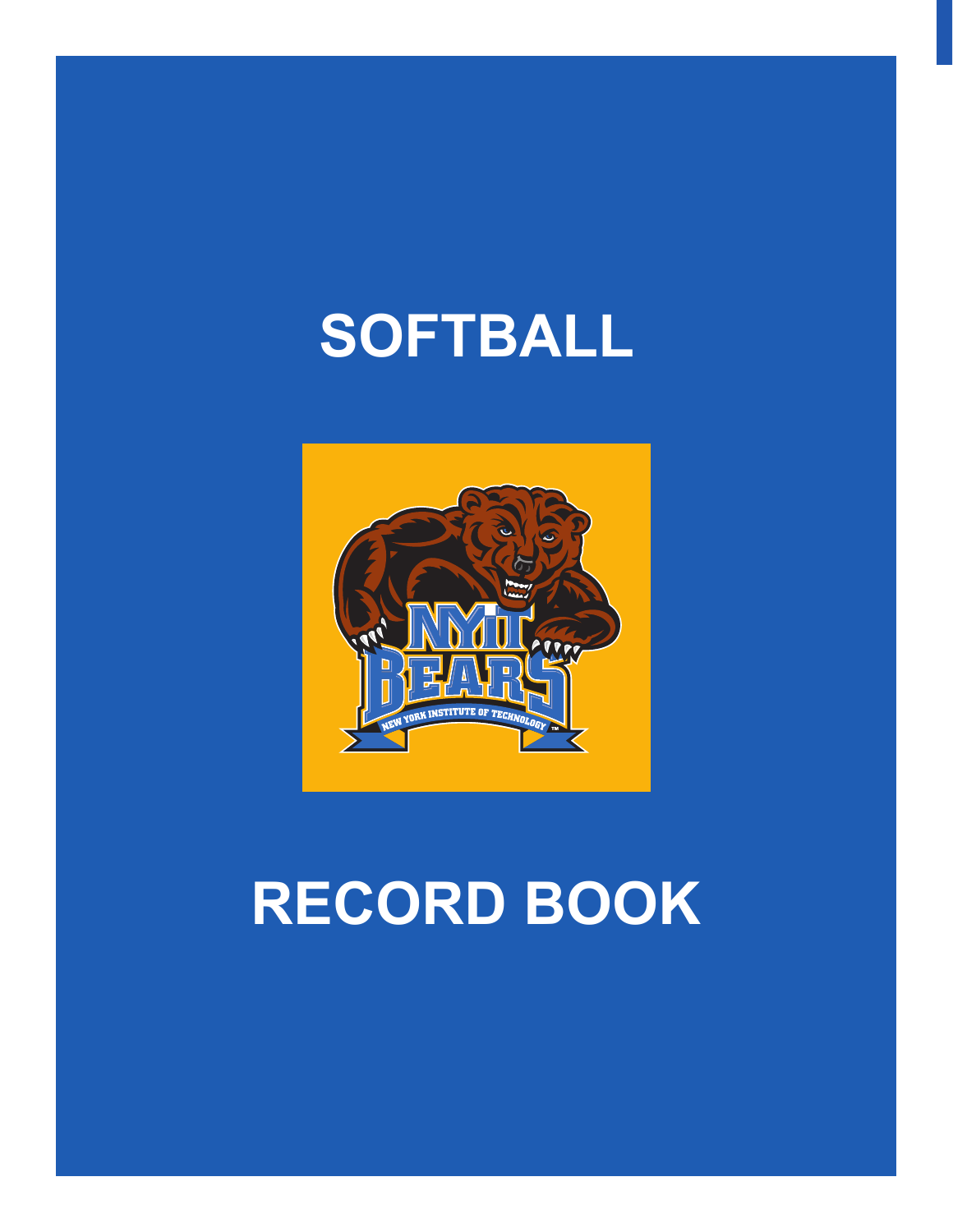### **SINGLE-SEASON RECORDS**

#### **BATTING LEADERS**

|                | <b>Batting Avg.</b>        |  |
|----------------|----------------------------|--|
| 1.             |                            |  |
| 2.             |                            |  |
| 3.             |                            |  |
|                | <b>At-Bats</b>             |  |
| 1.             |                            |  |
| 2.             |                            |  |
| 3.             |                            |  |
| <b>Runs</b>    |                            |  |
| 1.             |                            |  |
| 2.             |                            |  |
|                |                            |  |
|                |                            |  |
| <b>Hits</b>    |                            |  |
| 1 <sub>1</sub> |                            |  |
| 2.             |                            |  |
| 3.             |                            |  |
| <b>RBI</b>     |                            |  |
| 1.             |                            |  |
| 2.             |                            |  |
| 3.             |                            |  |
|                |                            |  |
|                |                            |  |
|                |                            |  |
|                | <b>Doubles</b>             |  |
| 1.             |                            |  |
|                |                            |  |
| 3.             |                            |  |
|                |                            |  |
|                | <b>Triples</b>             |  |
| 1 <sub>1</sub> |                            |  |
| 2.             |                            |  |
| 3.             |                            |  |
|                |                            |  |
|                | <b>Home Runs</b>           |  |
| 1.             |                            |  |
| 2.             |                            |  |
| 3.             |                            |  |
|                | <b>Stolen Bases</b>        |  |
| 1.             |                            |  |
| 2.             |                            |  |
| 3.             |                            |  |
|                |                            |  |
|                | <b>Slugging Percentage</b> |  |
| 1.             |                            |  |
| 2.             |                            |  |
| 3.             |                            |  |
| <b>Walks</b>   |                            |  |
| 1.             |                            |  |
| 2.             |                            |  |
| 3.             |                            |  |
|                |                            |  |
|                | <b>Sacrifice Hits</b>      |  |
| 1.             |                            |  |
| 2.             |                            |  |
| 3.             |                            |  |
|                | <b>Sacrifice Flies</b>     |  |
| 1.             |                            |  |
| 2.             |                            |  |
|                |                            |  |
|                |                            |  |

#### **PITCHING LEADERS**

| <b>ERA</b> (min. 50 IP)<br>1 <sup>1</sup><br>2.<br>3. |  |
|-------------------------------------------------------|--|
| <b>Wins</b><br>1 <sup>1</sup><br>2.                   |  |
| <b>Appearances</b><br>1 <sub>1</sub><br>2.<br>3.      |  |
| <b>Games Started</b><br>1 <sup>1</sup><br>2.<br>3.    |  |
| <b>Complete Games</b><br>3.                           |  |
| <b>Shutouts</b><br>1 <sup>1</sup><br>2.<br>3.         |  |
| <b>Innings Pitched</b><br>3 <sup>1</sup>              |  |
| <b>Strikeouts</b>                                     |  |

| 2. 168 Jamie Brooker |
|----------------------|
|                      |

Active players in bold.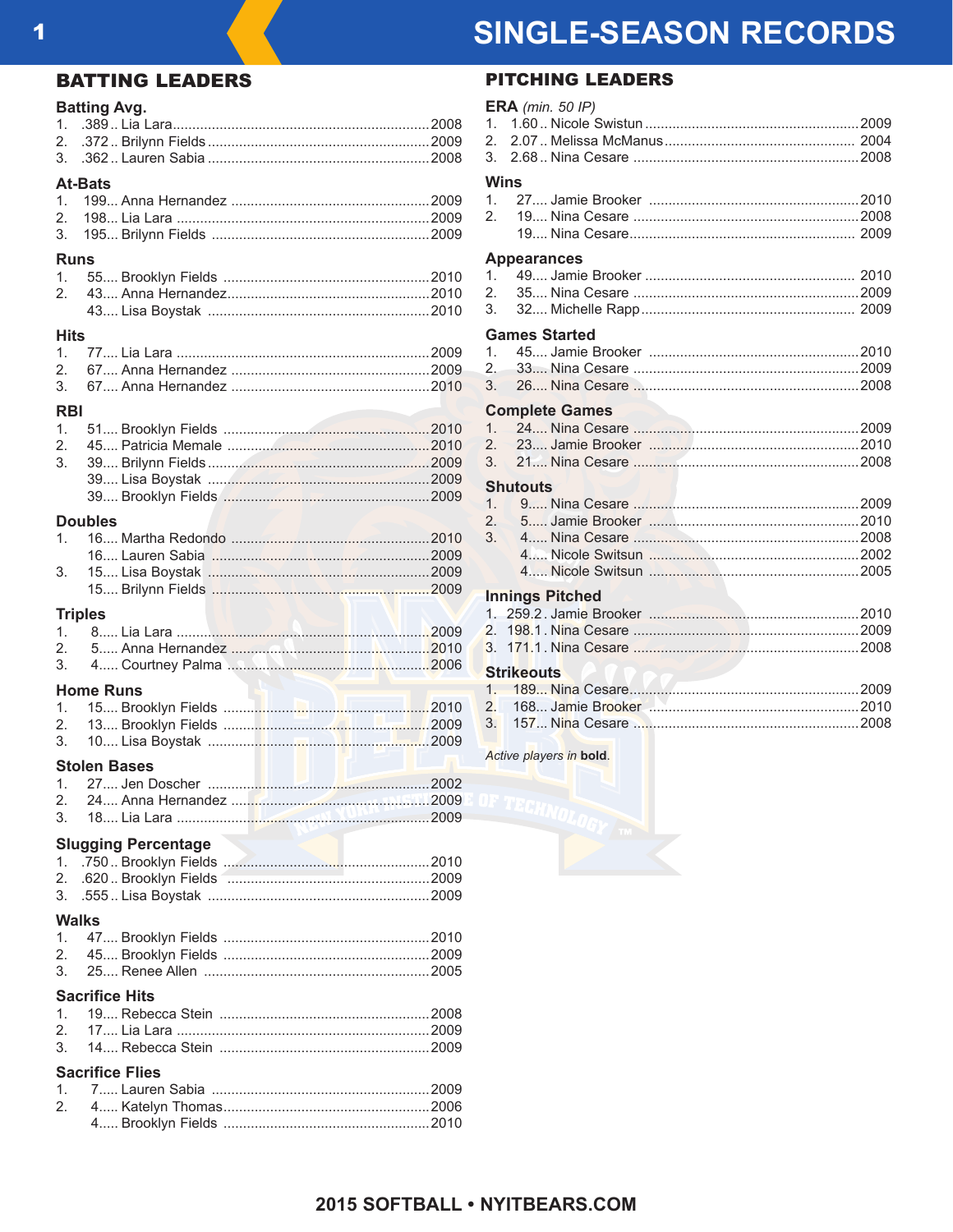## **CAREER RECORDS 2**

#### BATTING LEADERS

#### **Batting Avg.**

| <b>RBI</b> |                    |           |
|------------|--------------------|-----------|
|            | 1 125 Lieg Rouetak | 2007 2010 |

#### **Doubles**

#### **Triples**

#### **Home Runs**

#### **Slugging Percentage**

| <b>Walks</b>           |  |
|------------------------|--|
|                        |  |
|                        |  |
|                        |  |
| <b>Sacrifice Flies</b> |  |
|                        |  |
|                        |  |
|                        |  |
|                        |  |
|                        |  |
| <b>Stolen Bases</b>    |  |
|                        |  |
|                        |  |
|                        |  |
|                        |  |
|                        |  |

#### PITCHING LEADERS

| <b>ERA</b>                                                                                                                                                                                                                                           |  |
|------------------------------------------------------------------------------------------------------------------------------------------------------------------------------------------------------------------------------------------------------|--|
| <b>Wins</b>                                                                                                                                                                                                                                          |  |
| <b>Strikeouts</b>                                                                                                                                                                                                                                    |  |
| <b>Shutouts</b>                                                                                                                                                                                                                                      |  |
| <b>Complete Games</b>                                                                                                                                                                                                                                |  |
| <b>Starts</b>                                                                                                                                                                                                                                        |  |
| <b>Appearances</b><br>Innings Ditchard Company of the Company of the Company of the Company of the Company of the Company of the Company of the Company of the Company of the Company of the Company of the Company of the Company of the Company of |  |

#### **Innings Pitched**

#### *Active players in* **bold**.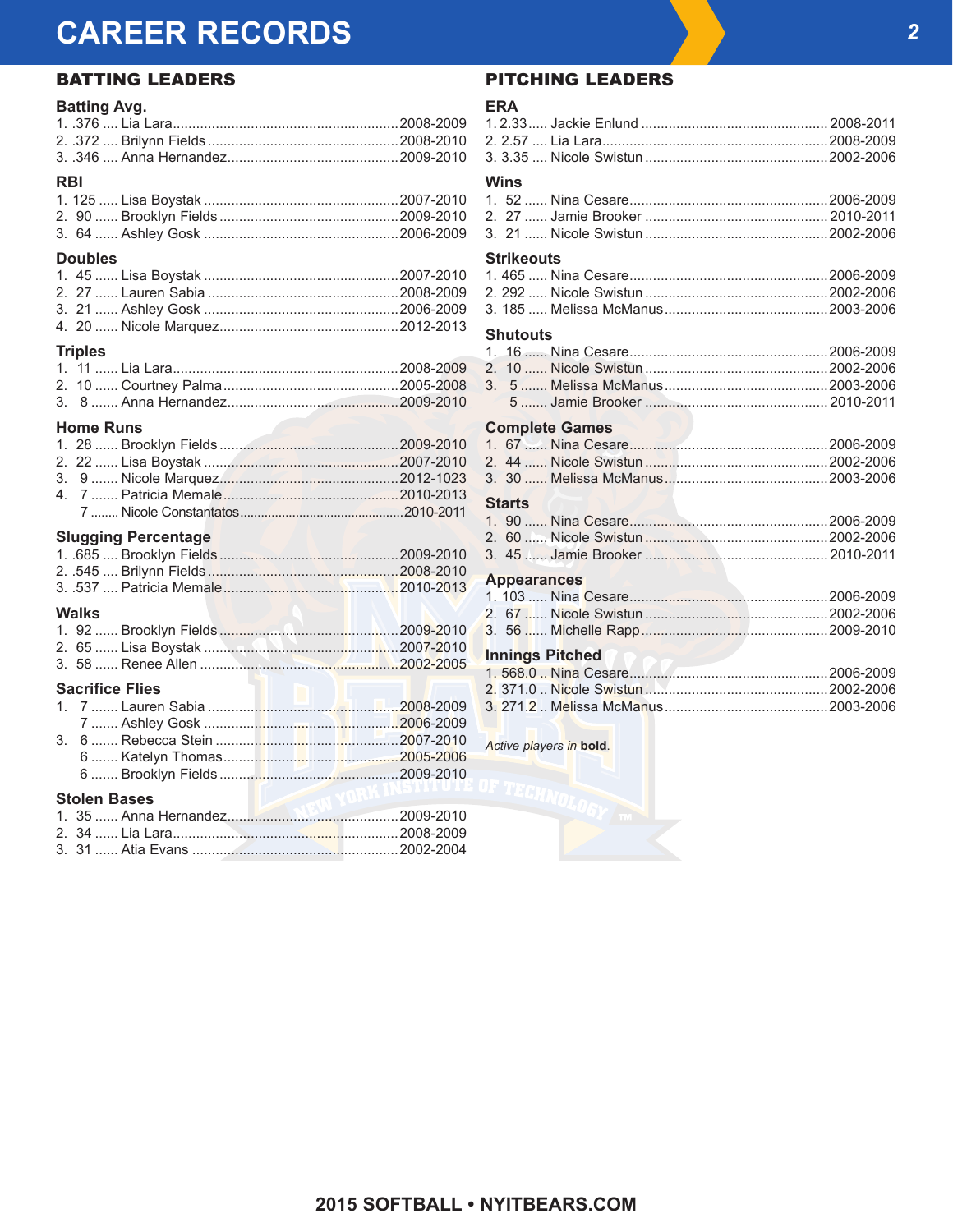### **<sup>3</sup> 2014 ECC statistics**

#### **Final East Coast Conference Standings**

|                  |                       | --------CONFERENCE-------- |            |     | -OVERALL-----------l |               |            |     |            |
|------------------|-----------------------|----------------------------|------------|-----|----------------------|---------------|------------|-----|------------|
| <b>AST COAST</b> | <b>SCHOOL</b>         | W-L-T                      | <b>PCT</b> | РF  | <b>PA</b>            | W-L-T         | <b>PCT</b> | РF  | <b>PAI</b> |
| <b>ONFERENCE</b> | 1. LIU Post           | $25-3$                     | 0.893      | 198 | 83                   | $50-11$       | 0.820      | 395 | 184        |
|                  | 2. Molloy             | $20 - 7 - 1$               | 0.732      | 191 | 94                   | $30 - 22 - 1$ | 0.575      | 291 | 226        |
|                  | 3. Queens (N.Y.)      | $18-9-1$                   | 0.661      | 147 | 69                   | $32 - 20 - 1$ | 0.613      | 272 | 166        |
|                  | 4. Dowling            | $15 - 13$                  | 0.536      | 169 | 146                  | $25 - 25$     | 0.500      | 284 | 268        |
|                  | 5. Bridgeport         | $11 - 17$                  | 0.393      | 103 | -181                 | 19-29         | 0.396      | 189 | 271        |
|                  | Mercy                 | $11 - 17$                  | 0.393      | 135 | -141                 | 19-30         | 0.388      | 248 | 256        |
|                  | 7. NYIT               | 10-18                      | 0.357      | 107 | 161                  | $15 - 23$     | 0.395      | 160 | 210        |
|                  | 8. St. Thomas Aquinas | $1 - 27$                   | 0.036      | 49  | 224                  | $2 - 36$      | 0.053      | 62  | 302        |

| <b>2014 ECC Leaders</b> |                                             |           |            |          |              |  |
|-------------------------|---------------------------------------------|-----------|------------|----------|--------------|--|
|                         | <b>BATTING AVERAGE</b>                      |           |            |          |              |  |
|                         | <b>Player-Team</b>                          | GP        | AВ         | н        | <b>AVG</b>   |  |
| 1.                      | C. Tarango-Dowling                          | 50        | 158        | 78       | 0.494        |  |
| 2.                      | A. Dzierzynski-LIU Post                     | 61        | 194        | 85       | 0.438        |  |
| 3.                      | M. Botte-Molloy                             | 50        | 140        | 59       | 0.421        |  |
| <b>HITS</b>             |                                             |           |            |          |              |  |
|                         | <b>Player-Team</b>                          | GP        | Hits       | H/G      |              |  |
| 1.                      | A. Dzierzynski-LIU Post                     | 61        | 85         | 1.39     |              |  |
| 2.                      | N. Hagenah-LIU Post                         | 61        | 79         | 1.29     |              |  |
| 3.                      | C. Tarango-Dowling                          | 50        | 78         | 1.56     |              |  |
|                         | <b>RUNS</b>                                 |           |            |          |              |  |
|                         | <b>Player-Team</b>                          |           | GP         | Runs     | R/G          |  |
| 1.                      | N. Hagenah-LIU Post                         |           | 61         | 67       | 1.098        |  |
| 2.                      | A. Gonzalez-LIU Post                        |           | 61         | 59       | 0.967        |  |
| 3.                      | N. Sinagra-Molloy                           |           | 53         | 51       | 0.962        |  |
| RBI                     |                                             |           |            |          |              |  |
|                         | <b>Player-Team</b>                          |           | <b>GP</b>  | No.      | <b>RBI/G</b> |  |
| 1                       | A. Dzierzynski-LIU Post                     |           | 61         | 77       | 1.26         |  |
| 2.                      | A. Gonzalez-LIU Post                        |           | 61         | 66       | 1.08<br>1.05 |  |
| 3.                      | D. White- Molloy                            |           | 53         | 56       |              |  |
|                         | <b>HOME RUNS</b>                            |           |            |          |              |  |
|                         | <b>Player-Team</b>                          |           | GP         | No.      | Avg/G        |  |
| 1.                      | A. Dzierzynski-LIU Post                     |           | 61         | 25       | 0.41         |  |
| 2.<br>3.                | A. Gonzalez-LIU Post<br>N. Hagenah-LIU Post |           | 61<br>61   | 18<br>15 | 0.29<br>0.24 |  |
|                         | C. Tarango-Dowling                          |           | 50         | 15       | 0.30         |  |
|                         |                                             |           |            |          |              |  |
|                         | <b>STOLEN BASES</b><br><b>Player-Team</b>   |           | <b>GP</b>  | SB.      | <b>SB/G</b>  |  |
| 1.                      | I Alou Issa-Bridgeport                      |           | 35         | 10       | 0.27         |  |
|                         | A. Fogarty-Dowling                          |           | 50         | 10       | 0.2          |  |
|                         | S. McDonald-STAC                            |           | 38         | 10       | 0.26         |  |
|                         |                                             |           |            |          |              |  |
| 8.                      | A. Butenhoff-NYIT                           |           | 38         | 5        | 0.13         |  |
| ERA                     |                                             |           |            |          |              |  |
|                         | Player-Team                                 | GP        | ERA        | IP       | ER           |  |
| 1                       | M Salcido-LIU Post                          | 19        | 1.89       | 74.0     | 20           |  |
| 2.                      | I Yaroch-Queens (N.Y.)                      | 36        | 1.99       | 165.0    | 47           |  |
| 3.                      | L. Weber-LIU Post                           | 34        | 2.27       | 160.1    | 52           |  |
| <b>INNINGS PITCHED</b>  |                                             |           |            |          |              |  |
|                         | Player-Team                                 | <b>GP</b> | <b>ERA</b> | IP       | ER           |  |
| 1.                      | C. Hawks-Molloy                             | 34        | 3.49       | 166.2    | 83           |  |
| 2.                      | I Yaroch-Queens (N.Y.)                      | 36        | 1.99       | 165      | 47           |  |
| 3.                      | L. Weber-LIU Post                           | 34        | 2.27       | 160.1    | 52           |  |
| $\overline{a}$          |                                             |           |            |          |              |  |
| 9.                      | M. Ormsby-NYIT                              | 19        | 4.35       | 111      | 69           |  |

### **2014 ECC Leaders**

#### **Strikeouts**

| Player-Team                  | GP | No. | SO/G |
|------------------------------|----|-----|------|
| 1. M Roberge-Queens (N.Y.)29 |    | 179 | 6.17 |
| 2. I Yaroch-Queens (N.Y.)    | 36 | 154 | 4.27 |
| 3. C Hawks-Molloy            | 34 | 125 | 3.67 |
| 7. M. Ormsby-NYIT            | 19 | 78  | 4.10 |

### **2014 ECC All-Conference Team**

#### **First Team**

C: Aly Dzierzynski, LIU Post 1B: Kelly Bentson, Mercy 2B: Brenda Lee, Molloy 3B: Arianna LaPuma, Dowling SS: Nicole Hagenah, LIU Post OF: Alexis Gonzalez, LIU Post OF: Crystal Tarango, Dowling OF: Dayna White, Molloy DP: Kayla Morrissey, Queens UTL: Tracey Balinskas, Molloy P: Liz Weber, LIU Post P: Isabelle Yaroch, Queens

#### **Second Team**

C:Milan Botte, Molloy 1B: Jamie Laird, Dowling 2B: Erica Fischetti, Dowling 3B: Maria Palmeri, LIU Post SS: Nicolette Sinagra, Molloy OF: Catherine Havens, LIU Post OF:Nicole Pirretti, Queens OF:Natalie Wabshinak, Mercy DP: Paige Swantek, LIU Post UTL: Monique Roberge, Queens P: Ashley Martin, LIU Post P: Tiffany Irrera, Bridgeport

**Player of the Year** Aly Dzierzynski, Jr., C, LIU Post

**PItcher of the Year** Liz Weber, Sr., LIU Post

**Rookie of the Year** Kayla Morrissey, Fr., DP, Queens

**Coach of the Year** Jamie Apicella, LIU Post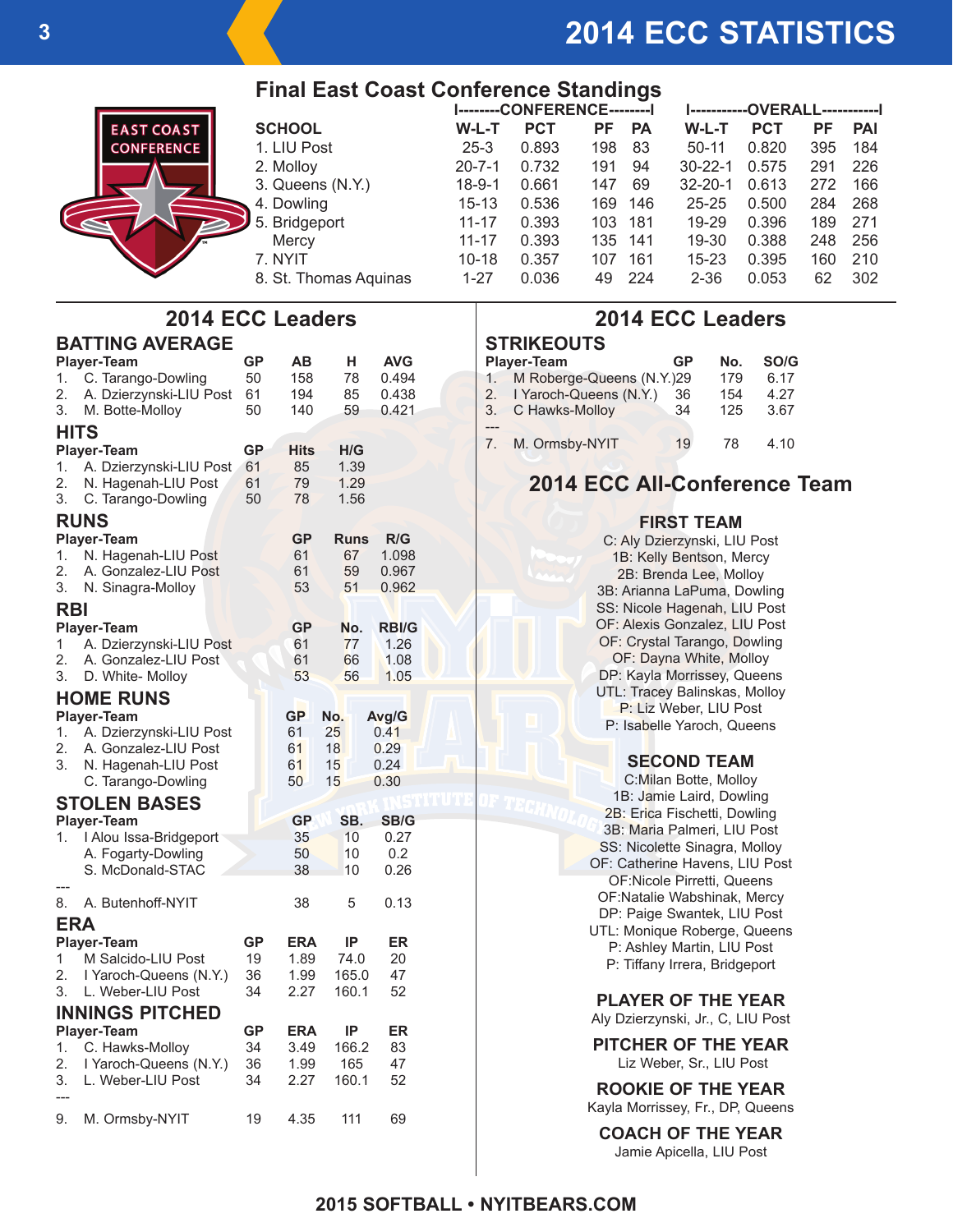| DAKTRONICS ALL-NORTHEAST                                                |  |
|-------------------------------------------------------------------------|--|
| <b>REGION</b>                                                           |  |
| <b>ECC SCHOLAR-ATHLETE</b>                                              |  |
| <b>OF THE YEAR</b><br>Maria Brucceleri 2010<br>Nicole Constantatos 2011 |  |
| <b>ECC PITCHER OF THE YEAR</b>                                          |  |
| <b>ECC PRESEASON PLAYER</b><br><b>OF THE YEAR</b>                       |  |
|                                                                         |  |
| <b>ECC ALL-CONFERENCE</b>                                               |  |
| <b>FIRST TEAM</b>                                                       |  |
|                                                                         |  |
|                                                                         |  |
|                                                                         |  |
|                                                                         |  |
| <b>SECOND TEAM</b>                                                      |  |
| Samantha Gallagher 2013                                                 |  |
|                                                                         |  |
|                                                                         |  |
|                                                                         |  |
| Brigette Kirschmer2010                                                  |  |
|                                                                         |  |
|                                                                         |  |
|                                                                         |  |
|                                                                         |  |
|                                                                         |  |
|                                                                         |  |
| <b>THIRD TEAM</b>                                                       |  |
|                                                                         |  |
|                                                                         |  |
| Lisa Boystak 2007, 2008                                                 |  |
|                                                                         |  |

#### **NYCAC All-Conference**

| <b>First Team</b> |  |
|-------------------|--|
|                   |  |
|                   |  |
|                   |  |

#### **Second Team**

| Marianna Higens  2001, 2002 |  |
|-----------------------------|--|
|                             |  |
|                             |  |
|                             |  |

#### **NYCAC Coach of the Year**

|--|--|--|--|

### **All-Time Coaching Records**

| Year                          | <b>Overall</b>   | Conference.      | <b>Postseason</b>       |
|-------------------------------|------------------|------------------|-------------------------|
| 1994                          | 24-24            | $14-6$           |                         |
| 1995                          | $12 - 21$        | $6 - 12$         |                         |
| 1996                          | $21 - 28$        | $14 - 7$         | NYCAC Tournament        |
| 1997                          | $12 - 27$        | $7 - 13$         |                         |
| 1998                          | $17 - 23$        | $9-9$            | <b>NYCAC Tournament</b> |
| 1999                          | 14-20            | $8 - 12$         |                         |
| 2000                          | $27 - 25$        | $11 - 9$         | NYCAC Tournament        |
| 2001                          | $22 - 22$        | $15 - 7$         | <b>NYCAC Tournament</b> |
| 2002                          | $22 - 27 - 2$    | $15 - 8 - 1$     | <b>NYCAC Tournament</b> |
| 2003                          | $6 - 38$         | $3 - 21$         |                         |
| 2004                          | 12-26            | $10 - 14$        |                         |
| 2005                          | 12-26            | $10 - 14$        | <b>NYCAC Tournament</b> |
| Joe Hennie (12)               | 201-307-2        | 122-132-0        |                         |
| 2006                          | $13 - 22$        | $5 - 13$         |                         |
| Kristin Bakalar (1)           | $13 - 22$        | $5 - 13$         |                         |
| 2007                          | $20 - 20$        | $11 - 9$         | <b>ECC Tournament</b>   |
| 2008                          | $29 - 18$        | $11 - 9$         | <b>NCAA Tournament</b>  |
| 2009                          | $37 - 24 - 1$    | $11 - 7$         | <b>ECC Tournament</b>   |
| 2010                          | $33 - 23$        | $18 - 10$        | <b>ECC Tournament</b>   |
| 2011                          | $5 - 35$         | $2 - 25$         |                         |
| 2012                          | $12 - 33$        | $8 - 20$         |                         |
| 2013                          | 14-30            | $8 - 20$         |                         |
| 2014                          | $15 - 23$        | $10 - 18$        |                         |
| <b>Steve Christianson (8)</b> | 165-206-1        | 79-118           |                         |
| <b>21 SEASONS</b>             | 379-535-3 (.413) | 206-263-1 (.438) |                         |

*1994-2005 New York Collegiate Athletic Conference (NYCAC); 2007-present: East Coast Conference (ECC)*

| <b>COACH</b>              | <b>OVERALL</b> | PCT. | <b>CONFERENCE</b> | PCT. |
|---------------------------|----------------|------|-------------------|------|
| <b>Joe Hennie</b>         | 201-307-2      | 396  | $122 - 132 - 0$   | .480 |
| <b>Kristin Bakalar</b>    | $13 - 22$      | .371 | $5-13$            | .278 |
| <b>Steve Christianson</b> | 165-206-1      | 443  | 79-118            | .401 |
| <b>TOTAL</b>              | 379-535-3      | .413 | 206-263-1         | .438 |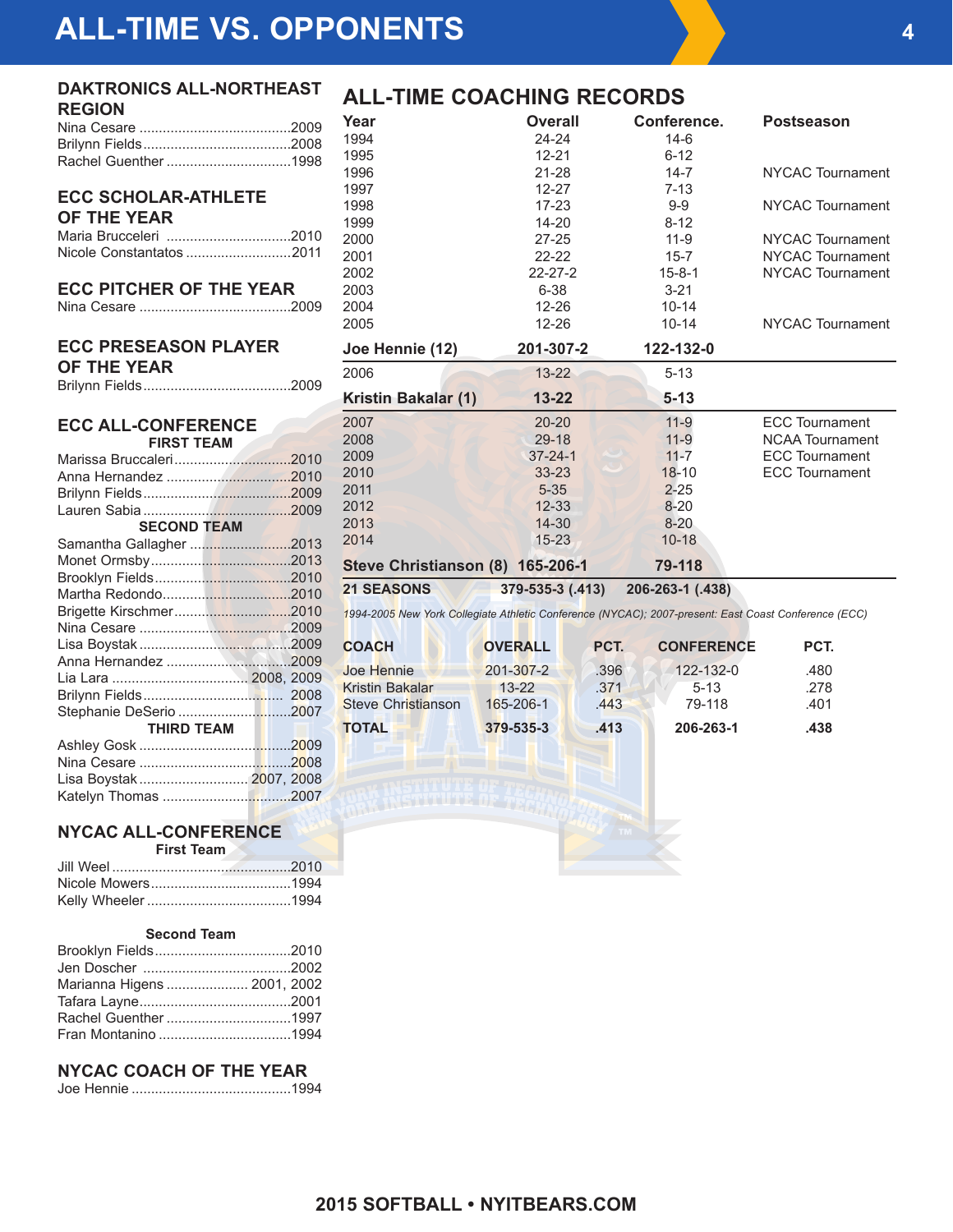| 1994<br>24-24 · 14-6 NYCAC |                                                               |                       |              | •at N<br>•Ade  |
|----------------------------|---------------------------------------------------------------|-----------------------|--------------|----------------|
|                            | <b>Head Coach: Joe Hennie</b>                                 |                       | 4/7<br>4/7   | •Ade           |
|                            | <b>Date Opponent</b>                                          | <b>Result</b>         | 4/10         | •at (          |
| 3/17                       | at S.W. Baptist                                               | W, 2-1                | 4/10         | •at C          |
| 3/17                       | at S.W. Baptist                                               | W, 2-0                | 4/11         | •at F          |
| 3/18                       | Pittsburgh St. ^                                              | W, 6-0                | 4/11         | •at F          |
| 3/18                       | Washburn ^                                                    | $L, 5-1$              | 4/13         | at S           |
| 3/18                       | Wisc.-Superior ^                                              | $L, 5-1$              | 4/13<br>4/15 | at S<br>at F   |
| 3/19                       | N.W. Missouri St. ^                                           | W, 6-3                | 4/17         | •at F          |
| 3/19                       | Okla. Cent. Uni. ^                                            | $L, 7-1$<br>W, 15-4   | 4/18         | •C. \          |
| 3/22<br>3/22               | •Queens<br>•Queens                                            | L, 13-6               | 4/18         | $\cdot$ C.V    |
| 3/23                       | •Southampton                                                  | $L, 3-2$              | 4/20         | •Que           |
| 3/23                       | •Southampton                                                  | $L, 7-5$              | 4/20         | ·Que           |
| 3/28                       | CSU Dominquez                                                 | L, 10-0               | 4/22         | ∙St.           |
| 3/29                       | <b>CSU Dominquez</b>                                          | W, 2-0                | 4/22         | $\cdot$ St.    |
| 3/29                       | <b>CSU Bakersfield</b>                                        | $L, 10-0$             | 4/27         | <b>Brid</b>    |
| 3/29                       | <b>CSU Bakersfield</b>                                        | L, 10-0               | 4/27         | <b>Brid</b>    |
| 3/31                       | Sonoma State #                                                | L, 13-1               |              |                |
| 3/31                       | UC Davis #                                                    | L, 19-1               |              |                |
| 4/1<br>4/1                 | Cal Poly #<br>Azuza Pacific #                                 | $L, 12-1$<br>$L, 3-2$ |              | $21 - 2$       |
| 4/1                        | Gustavius Adol. #                                             | $L, 9-1$              |              | Head (         |
| 4/7                        | Millersville                                                  | $L, 9-4$              | Date Op      |                |
| 4/7                        | Millersville                                                  | $L, 2-0$              | 2/29         | at La          |
| 4/8                        | •Pace                                                         | W, 10-0               | 2/29         | at La          |
| 4/8                        | ·Pace                                                         | W, 11-1               | 3/1          | at U           |
| 4/9                        | •at St. Rose                                                  | $L, 3-2$              | 3/1          | at U           |
| 4/9                        | •at St. Rose                                                  | W, 7-5                | 3/2          | at P           |
| 4/15                       | •Molloy                                                       | W, 8-1                | 3/2<br>3/8   | at P<br>Que    |
| 4/15                       | •Molloy                                                       | W, 11-4               | 3/9          | Colu           |
| 4/17<br>4/17               | at West Chester<br>at West Chester                            | W, 7-6<br>W, 12-3     | 3/10         | Linc           |
| 4/18                       | •at Dowling                                                   | W, 5-4                | 3/17         | •Phi           |
| 4/18                       | •at Dowling                                                   | $L, 6-2$              | 3/17         | •Phi           |
| 4/20                       | •at C.W. Post                                                 | $L, 4-1$              | 3/23         | $\cdot$ Cor    |
| 4/20                       | •at C.W. Post                                                 | W, 5-3                | 3/23         | •Cor           |
| 4/23                       | •at Mercy                                                     | W, 13-2               | 3/25         | at D           |
| 4/23                       | •at Mercy                                                     | W, 11-1               | 3/27         | at N           |
| 4/24                       | •Philadelphia                                                 | W, 8-3                | 3/27<br>3/29 | at N<br>Han    |
| 4/24                       | ·Philadelphia                                                 | W, 16-4               | 3/29         | UC I           |
| 4/27<br>4/27               | at Marist                                                     | $L, 3-1$              | 3/29         | CSL            |
| 4/28                       | at Marist<br>at Bridgeport                                    | W, 6-3<br>W, 10-1     | 3/30         | Chic           |
| 4/28                       | at Bridgeport                                                 | W, 9-2                | 3/30         | Star           |
| 4/30                       | at Queens!                                                    | L, 10-8               | 4/2          | at R           |
| 4/30                       | Molloy!                                                       | $L, 2-1$              | 4/2          | at R           |
|                            | ^ Pittsburgh State Tournament;                                |                       | 4/4          | at S           |
|                            | # CSU-Hayward Tournament;<br>• NYCAC game; ! NYCAC Tournament |                       | 4/4          | at S           |
|                            |                                                               |                       | 4/11         | •at C          |
|                            | 1995                                                          |                       | 4/11<br>4/12 | •at (<br>•at S |
|                            | 12-21 · 6-12 NYCAC                                            |                       | 4/12         | •at S          |
|                            | <b>Head Coach: Joe Hennie</b>                                 |                       | 4/13         | at G           |
|                            | Date Opponent                                                 | <b>Result</b>         | 4/13         | at K           |
| 3/16                       | <b>Bentley</b>                                                | W, 3-2                | 4/18         | •at S          |
| 3/16                       | <b>Bentley</b>                                                | W, 2-1                | 4/18         | •at S          |
| 3/23                       | Mercey                                                        | W, 15-14              | 4/19         | at K           |
| 3/26                       | East Stroudsburg                                              | L, 11-0<br>W, 6-2     | 4/19         | at K           |
| 3/26<br>3/27               | Southampton<br>Jacksonville St                                | $L, 8-0$              | 4/21         | •at D          |
| 3/27                       | Drexel                                                        | L, 4-11               | 4/23         | •at A          |
| 3/29                       | <b>Brown</b>                                                  | $L, 3-4$              | 4/23         | •at A          |
| 3/29                       | Harvard                                                       | $L, 3-5$              | 4/24<br>4/24 | •Mol<br>•Mol   |
| 3/30                       | lowa Wesleyan                                                 | $L, 2-10$             | 4/26         | •Pac           |
| 3/30                       | Southampton                                                   | $L, 2-6$              | 4/27         | LeM            |
| 4/4                        | •Dowling                                                      | L, 4-11               | 4/27         | LeM            |
| 4/4                        | •Dowling                                                      | $L, 1-2$              | 4/28         | •at (          |
| 4/6                        | •at Molloy                                                    | L, 5-19               | 4/28         | •at (          |

| 4/6<br>4/7<br>4/7<br>4/10<br>4/10<br>4/11<br>4/11<br>4/13<br>4/13<br>4/15<br>4/17<br>4/18<br>4/18<br>4/20<br>4/20<br>4/22<br>4/22<br>4/27<br>4/27 | •at Molloy<br>•Adelphi<br>•Adelphi<br>•at Concordia<br>•at Concordia<br>•at Philadelphia<br>•at Philadelphia<br>at Sigina Valley<br>at Sigina Valley<br>at Ferria State<br>•at Pace<br>•CW Post<br>•C.W. Post<br>•Queens<br>•Queens<br>·St. Rose<br>·St. Rose<br>Bridgeport<br>Bridgeport<br>· NYCAC game | L, 3-9<br>W, 3-1<br>L, 6-7<br>W, 4-2<br>W, 6-3<br>L, 2-7<br>$L, 5-18$<br>W, 9-4<br>L, 2-9<br>$L, 5-12$<br>W, 7-3<br>$L, 5-9$<br>$L, 5-12$<br>L, 2-13<br>$L, 0-1$<br>W, 7-6<br>L, 2/17<br>$W, 13-0$<br>W, 12-2 |
|---------------------------------------------------------------------------------------------------------------------------------------------------|-----------------------------------------------------------------------------------------------------------------------------------------------------------------------------------------------------------------------------------------------------------------------------------------------------------|---------------------------------------------------------------------------------------------------------------------------------------------------------------------------------------------------------------|
|                                                                                                                                                   | 1996                                                                                                                                                                                                                                                                                                      |                                                                                                                                                                                                               |
|                                                                                                                                                   | 21-28 · 14-7 NYCAC<br><b>Head Coach: Joe Hennie</b>                                                                                                                                                                                                                                                       |                                                                                                                                                                                                               |
| <b>Date</b>                                                                                                                                       | Opponent                                                                                                                                                                                                                                                                                                  | <b>Result</b>                                                                                                                                                                                                 |
| 2/29                                                                                                                                              | at Lander                                                                                                                                                                                                                                                                                                 | $L, 5-6$                                                                                                                                                                                                      |
| 2/29<br>3/1                                                                                                                                       | at Lander<br>at USC-Aiken                                                                                                                                                                                                                                                                                 | L, 1-7<br>L, 2-6                                                                                                                                                                                              |
| 3/1                                                                                                                                               | at USC-Aiken                                                                                                                                                                                                                                                                                              | $L, 7-8$                                                                                                                                                                                                      |
| 3/2                                                                                                                                               | at Pembroke                                                                                                                                                                                                                                                                                               | W, 7-3<br>W, 7-6                                                                                                                                                                                              |
| 3/2<br>3/8                                                                                                                                        | at Pembroke<br>Queens <sup>^</sup>                                                                                                                                                                                                                                                                        | $L, 2-6$                                                                                                                                                                                                      |
| 3/9                                                                                                                                               | Columbus <sup>^</sup>                                                                                                                                                                                                                                                                                     | $L, 2-10$                                                                                                                                                                                                     |
| 3/10                                                                                                                                              | Lincoln <sup>^</sup>                                                                                                                                                                                                                                                                                      | $L, 4-5$                                                                                                                                                                                                      |
| 3/17<br>3/17                                                                                                                                      | ·Philadelphia<br>·Philadelphia                                                                                                                                                                                                                                                                            | W, 8-0                                                                                                                                                                                                        |
| 3/23                                                                                                                                              | •Concordia                                                                                                                                                                                                                                                                                                | W, 9-1<br>W, 18-1                                                                                                                                                                                             |
| 3/23                                                                                                                                              | •Concordia                                                                                                                                                                                                                                                                                                | W, 12-11                                                                                                                                                                                                      |
| 3/25<br>3/27                                                                                                                                      | at Dowling<br>at New Haven                                                                                                                                                                                                                                                                                | $\frac{1}{12}$ , 12-16                                                                                                                                                                                        |
| 3/27                                                                                                                                              | at New Haven                                                                                                                                                                                                                                                                                              | $L, 2-5$                                                                                                                                                                                                      |
| 3/29                                                                                                                                              | Harvard #                                                                                                                                                                                                                                                                                                 | L, 1-17                                                                                                                                                                                                       |
| 3/29<br>3/29                                                                                                                                      | UC Davis #<br>CSU Bakersfield #                                                                                                                                                                                                                                                                           | $L, 0-7$<br>$L, 0-6$                                                                                                                                                                                          |
| 3/30                                                                                                                                              | Chico #                                                                                                                                                                                                                                                                                                   | $L, 6-10$                                                                                                                                                                                                     |
| 3/30                                                                                                                                              | Stanislaus #                                                                                                                                                                                                                                                                                              | $L, 5-9$                                                                                                                                                                                                      |
| 4/2<br>4/2                                                                                                                                        | at Riverside<br>at Riverside                                                                                                                                                                                                                                                                              | $L, 1-8$<br>L, 0-8                                                                                                                                                                                            |
| 4/4                                                                                                                                               | at San Bernadino                                                                                                                                                                                                                                                                                          | $L, 1-4$                                                                                                                                                                                                      |
| 4/4                                                                                                                                               | at San Bernadino                                                                                                                                                                                                                                                                                          | L, 1-9                                                                                                                                                                                                        |
| 4/11<br>4/11                                                                                                                                      | •at Queens<br>•at Queens                                                                                                                                                                                                                                                                                  | W, 10-4<br>$L, 4-8$                                                                                                                                                                                           |
| 4/12                                                                                                                                              | •at Southampton                                                                                                                                                                                                                                                                                           | W, 4-2                                                                                                                                                                                                        |
| 4/12                                                                                                                                              | •at Southampton                                                                                                                                                                                                                                                                                           | W, 8-4                                                                                                                                                                                                        |
| 4/13<br>4/13                                                                                                                                      | at Goldey Beacom                                                                                                                                                                                                                                                                                          | W, 5-1<br>L, 2-3                                                                                                                                                                                              |
| 4/18                                                                                                                                              | at Kutztown<br>•at St. Rose                                                                                                                                                                                                                                                                               | L, 1-4                                                                                                                                                                                                        |
| 4/18                                                                                                                                              | •at St. Rose                                                                                                                                                                                                                                                                                              | L, 2-3                                                                                                                                                                                                        |
| 4/19                                                                                                                                              | at Keene State                                                                                                                                                                                                                                                                                            | $L, 0-3$                                                                                                                                                                                                      |
| 4/19<br>4/21                                                                                                                                      | at Keene State<br>•at Dowling                                                                                                                                                                                                                                                                             | L, 5-10<br>W, 12-9                                                                                                                                                                                            |
| 4/23                                                                                                                                              | •at Adelphi                                                                                                                                                                                                                                                                                               | W, 5-1                                                                                                                                                                                                        |
| 4/23                                                                                                                                              | •at Adelphi                                                                                                                                                                                                                                                                                               | $L, 3-14$                                                                                                                                                                                                     |
| 4/24                                                                                                                                              | •Molloy                                                                                                                                                                                                                                                                                                   | W, 4-3                                                                                                                                                                                                        |
| 4/24<br>4/26                                                                                                                                      | •Molloy<br>•Pace                                                                                                                                                                                                                                                                                          | W, 8-7<br>W, 8-7                                                                                                                                                                                              |
| 4/27                                                                                                                                              | LeMoyne                                                                                                                                                                                                                                                                                                   | W, 6-5                                                                                                                                                                                                        |
| 4/27                                                                                                                                              | LeMoyne                                                                                                                                                                                                                                                                                                   | W, 7-6                                                                                                                                                                                                        |
| 4/28<br>4/28                                                                                                                                      | •at C.W. Post<br>at C.W. Post                                                                                                                                                                                                                                                                             | $L, 3-10$<br>L, 3-11                                                                                                                                                                                          |
|                                                                                                                                                   |                                                                                                                                                                                                                                                                                                           |                                                                                                                                                                                                               |

| 5/2<br>5/2<br>5/4                                                                            | •at Mercy<br>•at Mercy<br>Adelphi! | W, 9-1<br>W, 8-2<br>L, 1-3 | 3/2<br>3/2<br>3/2<br>3/2 |
|----------------------------------------------------------------------------------------------|------------------------------------|----------------------------|--------------------------|
| ^ Queens College Tournament;<br># UC Hayward Tournament; • NYCAC game; !<br>NYCAC Tournament |                                    |                            |                          |
|                                                                                              | 1997<br>12-27 • 7-13 NYCAC         |                            | 3/2<br>3/3<br>3/3        |
|                                                                                              | <b>Head Coach: Joe Hennie</b>      |                            | 4/1<br>4/3               |
|                                                                                              | <b>Date Opponent</b>               | <b>Result</b>              | 4/3                      |
| 3/1<br>3/1                                                                                   | Concord (W.Va) ^<br>W. Virginia ^  | L, 0-4<br>L, 1-4           | 4/4                      |
| 3/2                                                                                          | Fieffer <sup>^</sup>               | $L, 1-2$                   | 4/4                      |
| 3/2                                                                                          | Kutztown ^                         | L, 2-5                     | 4/1<br>4/1               |
| 3/19                                                                                         | New Haven                          | $L, 1-4$<br>$L, 1-10$      | 4/1                      |
| 3/19<br>3/24                                                                                 | New Haven<br>Erskine #             | W, 7-5                     | 4/1                      |
| 3/24                                                                                         | Dulluth #                          | L, 9-0                     | 4/2                      |
| 3/25                                                                                         | Mankato #                          | $L, 4-9$                   | 4/2<br>4/2               |
| 3/25                                                                                         | Merrimack #                        | $W, 5-2$                   | 4/2                      |
| 3/27<br>3/27                                                                                 | Mankato #<br>Augustana (S.D.) #    | $L, 0-8$<br>$L, 0-9$       | 4/2                      |
| 3/28                                                                                         | Southampton #                      | W, 3-2                     | 4/2<br>4/2               |
| 3/28                                                                                         | Neb.-Omaha #                       | L, 1-20                    | 5/1                      |
| 4/4<br>4/4                                                                                   | <b>Bridgeport</b>                  | W, 7-3                     |                          |
| 4/5                                                                                          | <b>Bridgeport</b><br>.C.W. Post    | W, 11-0<br>$L, 0-12$       |                          |
| 4/5                                                                                          | .C.W. Post                         | $L, 1-3$                   |                          |
| 4/8                                                                                          | •at Philadelphia                   | $L, 9-16$                  |                          |
| 4/8                                                                                          | •at Philadelphia                   | W, 7-6                     | Da                       |
| 4/10<br>4/10                                                                                 | ·Adelphi<br>•Adelphi               | $L, 6-8$<br>W, 8-7         | 3/1                      |
| 4/14                                                                                         | Albany                             | $L, 5-9$                   | 3/1<br>3/1               |
| 4/14                                                                                         | Albany                             | $L, 5-11$                  | 3/1                      |
| 4/17<br>4/17                                                                                 | •Queens<br>·Queens                 | L, 0-7                     | 3/1                      |
| 4/19                                                                                         | •Southampton                       | $L, 2-5$<br>W, 6-0         | 3/1                      |
| 4/19                                                                                         | •Southampton                       | W, 3-1                     | 3/2<br>3/2               |
| 4/20                                                                                         | ·St. Rose                          | $L, 2-12$                  | 3/2                      |
| 4/20<br>4/23                                                                                 | •St. Rose<br>•at Pace              | W, 5-4<br>L, 6-7           | 3/2                      |
| 4/23                                                                                         | at Pace                            | $L, 2-6$                   | 4/3<br>4/3               |
| 4/24                                                                                         | •at Molloy                         | $L, 4-14$                  | 4/7                      |
| 4/24                                                                                         | <b>at Molloy</b>                   | $L, 0-10$                  | 4/7                      |
| 4/26<br>4/26                                                                                 | •Mercy<br>•Mercy                   | W, 3-2<br>W, 4-2           | 4/1                      |
| 4/30                                                                                         | •Dowling                           | $L, 1-8$                   | 4/1<br>4/1               |
| 4/30                                                                                         | •Dowling                           | $L, 8-20$                  | 4/1                      |
| 5/1                                                                                          | at UMASS                           | $L, 5-7$                   | 4/1                      |
|                                                                                              | · NYCAC game                       |                            | 4/1                      |
|                                                                                              | 1998<br>17-23 · 9-9 NYCAC          |                            | 4/1<br>4/1               |
|                                                                                              | <b>Head Coach: Joe Hennie</b>      |                            | 4/1<br>4/1               |
|                                                                                              | Date Opponent                      | <b>Result</b>              | 4/1                      |
| 2/28                                                                                         | Shippensburg<br>Gardner-Webb       | $L$ , 1-9                  | 4/1                      |
| 2/28<br>2/28                                                                                 | Pfieffer                           | W, 8-2<br>W, 6-1           | 4/2                      |
| 3/1                                                                                          | Concordia                          | W, 14-4                    | 4/2<br>4/2               |
| 3/1                                                                                          | Kutztown                           | L, 1-6                     | 4/2                      |
| 3/6<br>3/6                                                                                   | Lander                             | $L, 2-10$                  | 4/2                      |
| 3/7                                                                                          | Lander<br>atSt. Augustine's        | $L, 1-5$                   | 4/2                      |
| 3/7                                                                                          | St. Augustine's                    | W, 14-0<br>W, 14-1         | 4/2<br>4/2               |
| 3/20                                                                                         | Western Oregon                     | L, 1-6                     |                          |
| 3/20                                                                                         | Willamette                         | W, 7-0                     |                          |
| 3/20<br>3/21                                                                                 | <b>Humboldt State</b><br>Sonoma    | $L, 0-10$<br>L, 2-7        |                          |
| 3/21                                                                                         | <b>UC Riverside</b>                | $L, 1-4$                   |                          |
| 3/21                                                                                         | St. Martin's                       | $L, 0-3$                   |                          |

| 3/26<br>3/26<br>3/28<br>3/28<br>3/29<br>3/29<br>3/30<br>3/30<br>4/1<br>4/3<br>4/3<br>4/4<br>4/4<br>4/14<br>4/14<br>4/16<br>4/16<br>4/21<br>4/21<br>4/25<br>4/25<br>4/28<br>4/29<br>4/29<br>5/1 | at New Haven<br>at New Haven<br>•at St. Rose<br>•at St. Rose<br>Albany<br>Albany<br>•Queens<br>•Queens<br>•at Dowling<br>•Concordia<br>•Concordia<br>Kutztown<br>Kutztown<br>•at Mercy<br>•at Mercy<br>•at C.W. Post<br>•at C.W. Post<br>•at Southampton<br>•at Southampton<br>•Molloy<br>•Molloy<br>•Dowling<br>•at Adelphi<br>•at Adelphi<br>Queens !<br>· NYCAC game; ! NYCAC playoffs | W, 2-0<br>$L, 2-10$<br>W, 5-1<br>W, 8-1<br>$I, 0-2$<br>W, 5-2<br>$L, 0-11$<br>$L, 3-10$<br>L, 1-5<br>W, 11-1<br>W, 6-1<br>L, 1-4<br>$L, 2-6$<br>W, 9-0<br>W, 8-1<br>$L, 1-6$<br>$L, 2-5$<br>W, 5-2<br>W, 9-4<br>W, 6-5<br>$L, 2-10$<br>L, 0-5<br>$L, 5-14$<br>L, 5-8<br>L, 1-7 |
|------------------------------------------------------------------------------------------------------------------------------------------------------------------------------------------------|-------------------------------------------------------------------------------------------------------------------------------------------------------------------------------------------------------------------------------------------------------------------------------------------------------------------------------------------------------------------------------------------|--------------------------------------------------------------------------------------------------------------------------------------------------------------------------------------------------------------------------------------------------------------------------------|
|                                                                                                                                                                                                | 1999                                                                                                                                                                                                                                                                                                                                                                                      |                                                                                                                                                                                                                                                                                |
|                                                                                                                                                                                                | 14-20 · 8-12 NYCAC                                                                                                                                                                                                                                                                                                                                                                        |                                                                                                                                                                                                                                                                                |
|                                                                                                                                                                                                | <b>Head Coach: Joe Hennie</b><br><b>Date Opponent</b>                                                                                                                                                                                                                                                                                                                                     | <b>Result</b>                                                                                                                                                                                                                                                                  |
| 3/18                                                                                                                                                                                           | Grace                                                                                                                                                                                                                                                                                                                                                                                     | W, 7-2                                                                                                                                                                                                                                                                         |
| 3/18                                                                                                                                                                                           | at West Florida                                                                                                                                                                                                                                                                                                                                                                           | L, 3-4                                                                                                                                                                                                                                                                         |
| 3/19                                                                                                                                                                                           | <b>Texas Woman's</b>                                                                                                                                                                                                                                                                                                                                                                      | L, 0-4                                                                                                                                                                                                                                                                         |
| 3/19                                                                                                                                                                                           | Lincoln Univ.                                                                                                                                                                                                                                                                                                                                                                             | W, 6-2                                                                                                                                                                                                                                                                         |
| 3/19<br>3/19                                                                                                                                                                                   | TAMU-Kingsville<br>Dana College                                                                                                                                                                                                                                                                                                                                                           | $L, 0-7$<br>W, 4-3                                                                                                                                                                                                                                                             |
| 3/23                                                                                                                                                                                           | New Haven                                                                                                                                                                                                                                                                                                                                                                                 | L, 5-6                                                                                                                                                                                                                                                                         |
| 3/23                                                                                                                                                                                           | New Haven                                                                                                                                                                                                                                                                                                                                                                                 | $L, 0-1$                                                                                                                                                                                                                                                                       |
| 3/27                                                                                                                                                                                           | •at Molloy                                                                                                                                                                                                                                                                                                                                                                                | L, 1-2                                                                                                                                                                                                                                                                         |
| 3/27                                                                                                                                                                                           | •at Molloy                                                                                                                                                                                                                                                                                                                                                                                | W, 4-2                                                                                                                                                                                                                                                                         |
| 4/3                                                                                                                                                                                            | •C.W. Post                                                                                                                                                                                                                                                                                                                                                                                | L, 0-8                                                                                                                                                                                                                                                                         |
| 4/3                                                                                                                                                                                            | •C.W. Post                                                                                                                                                                                                                                                                                                                                                                                | L, 0-8                                                                                                                                                                                                                                                                         |
| 4/7                                                                                                                                                                                            | •at Concordia                                                                                                                                                                                                                                                                                                                                                                             | W, 2-1                                                                                                                                                                                                                                                                         |
| 4/7                                                                                                                                                                                            | •at Concordia                                                                                                                                                                                                                                                                                                                                                                             | W, 4-2                                                                                                                                                                                                                                                                         |
| 4/10                                                                                                                                                                                           | ·at Phila. Textile                                                                                                                                                                                                                                                                                                                                                                        | , –<br>L, 1-4                                                                                                                                                                                                                                                                  |
| 4/10<br>4/11                                                                                                                                                                                   | •at Phila. Textile<br>·St. Rose                                                                                                                                                                                                                                                                                                                                                           | $L, 5-6$<br>W, 6-4                                                                                                                                                                                                                                                             |
| 4/11                                                                                                                                                                                           | •St. Rose                                                                                                                                                                                                                                                                                                                                                                                 | W, 12-5                                                                                                                                                                                                                                                                        |
| 4/13                                                                                                                                                                                           | •at Queens                                                                                                                                                                                                                                                                                                                                                                                | L, 6-9                                                                                                                                                                                                                                                                         |
| 4/13                                                                                                                                                                                           | •Queens                                                                                                                                                                                                                                                                                                                                                                                   | L, 5-8                                                                                                                                                                                                                                                                         |
| 4/14                                                                                                                                                                                           | •Dowling                                                                                                                                                                                                                                                                                                                                                                                  | $L, 0-2$                                                                                                                                                                                                                                                                       |
| 4/14                                                                                                                                                                                           | •Dowling                                                                                                                                                                                                                                                                                                                                                                                  | $L, 2-4$                                                                                                                                                                                                                                                                       |
| 4/16                                                                                                                                                                                           | at Assumption                                                                                                                                                                                                                                                                                                                                                                             | $L, 0-9$                                                                                                                                                                                                                                                                       |
| 4/16                                                                                                                                                                                           | at Assumption                                                                                                                                                                                                                                                                                                                                                                             | $L,2-8$                                                                                                                                                                                                                                                                        |
| 4/18                                                                                                                                                                                           | •Adelphi                                                                                                                                                                                                                                                                                                                                                                                  | L, 2-3                                                                                                                                                                                                                                                                         |
| 4/18                                                                                                                                                                                           | •Adelphi                                                                                                                                                                                                                                                                                                                                                                                  | L, 3-9                                                                                                                                                                                                                                                                         |
| 4/22<br>4/22                                                                                                                                                                                   | •Southampton<br>•Southampton                                                                                                                                                                                                                                                                                                                                                              | W, 5-2<br>W, 10-5                                                                                                                                                                                                                                                              |
| 4/24                                                                                                                                                                                           | •Mercy                                                                                                                                                                                                                                                                                                                                                                                    | $L, 3-5$                                                                                                                                                                                                                                                                       |
| 4/24                                                                                                                                                                                           | •Mercy                                                                                                                                                                                                                                                                                                                                                                                    | $W, 11-3$                                                                                                                                                                                                                                                                      |
| 4/26                                                                                                                                                                                           | Albany                                                                                                                                                                                                                                                                                                                                                                                    | W, 3-0                                                                                                                                                                                                                                                                         |
| 4/26                                                                                                                                                                                           | Albany                                                                                                                                                                                                                                                                                                                                                                                    | $L, 1-4$<br>W, 3-2                                                                                                                                                                                                                                                             |
| 4/28                                                                                                                                                                                           | Pace                                                                                                                                                                                                                                                                                                                                                                                      |                                                                                                                                                                                                                                                                                |
| 4/28                                                                                                                                                                                           | Pace                                                                                                                                                                                                                                                                                                                                                                                      | W, 11-7                                                                                                                                                                                                                                                                        |
|                                                                                                                                                                                                | · NYCAC game;                                                                                                                                                                                                                                                                                                                                                                             |                                                                                                                                                                                                                                                                                |

#### **5**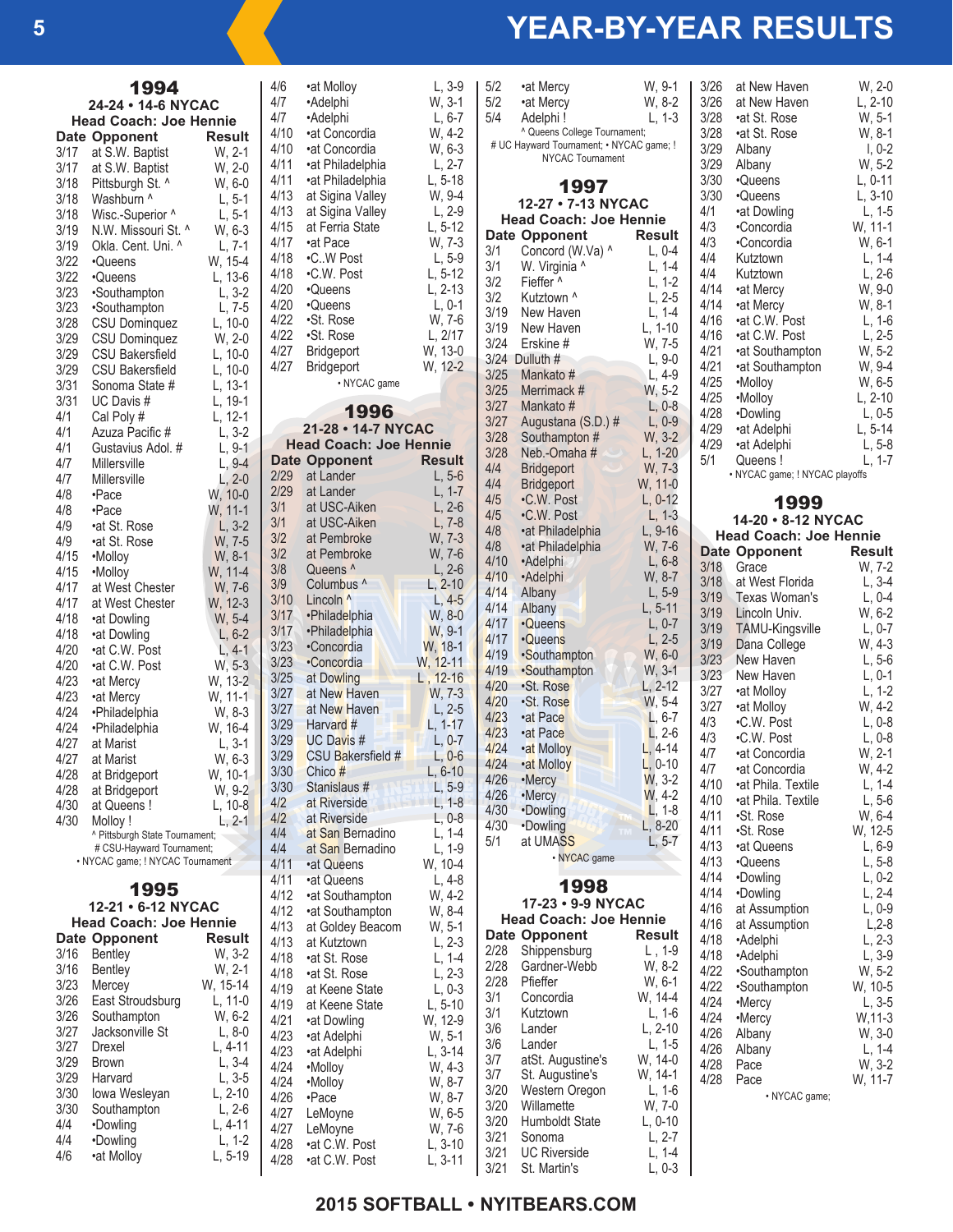|      | 2000<br>27-25 · 11-9 NYCAC    |                     | 3/2<br>3/2         |
|------|-------------------------------|---------------------|--------------------|
|      | <b>Head Coach: Joe Hennie</b> |                     | 3/2                |
|      | <b>Date Opponent</b>          | <b>Result</b>       | 3/2                |
| 3/12 | Tiffin                        | W, 5-0              | 3/2i               |
| 3/12 | St. Cloud                     | $L, 1-7$            | 4/3                |
| 3/13 | Neb.-Omaha                    | $L, 0-9$            | 4/4                |
| 3/13 | AIC                           | L, 0-8              | 4/6                |
| 3/15 | Missouri Western              | $L, 0-4$            | 4/6                |
| 3/15 | Southern Illinois             | $L, 0-4$            | 4/7                |
| 3/16 | Minn. Mankato                 | W, 4-2              | 4/7                |
| 3/16 | Tiffin                        | W, 8-2              | 4/9                |
| 3/19 | •Dowling                      | $L, 0-1$            | 4/9                |
| 3/19 | •Dowling                      | $L, 0-4$            | 4/1                |
| 3/21 | •New Haven                    | W, 3-0              | 4/1                |
| 3/21 | •New Haven                    | W, 3-1              | 4/1                |
| 3/25 | ·Queens                       | W, 3-0              | 4/1                |
| 3/25 | •Queens                       | $L, 2-5$            | 4/10               |
| 3/26 | <b>UMASS-Lowell</b>           | W, 1-0              | 4/10               |
| 3/26 | <b>UMASS-Lowell</b>           | W, 4-2              | 4/15               |
| 3/29 | •C.W. Post                    | L, 2-10             | 4/15               |
| 3/29 | •C.W. Post                    | $L, 2-9$            | 4/1                |
| 4/1  | Assumption                    | $L, 0-5$            | 4/1                |
| 4/1  | Assumption                    | W, 5-1              | 4/2                |
| 4/2  | ·Phila. Textile               | W, 3-0              | 4/2                |
| 4/2  | ·Phila. Textile               | W, 4-1              | 4/2                |
| 4/5  | •Adelphi                      | W, 3-2              | 4/2                |
| 4/5  | •Adelphi                      | $L, 1-2$            | 4/2                |
| 4/7  | •St. Rose                     | W, 9-7              | 4/2                |
| 4/7  | •St. Rose                     | W, 3-0              | 4/2                |
| 4/14 | Mesa State                    | $L, 3-5$            | 4/2i               |
| 4/14 | Mesa State                    | $L, 4-11$           | 4/2                |
| 4/17 | Colorado-Mines                | $L, 4-6$            | 4/2!               |
| 4/17 | Colorado-Mines                | W, 2-0              | 5/1                |
| 4/18 | Regis                         | $L, 6-7$            | 5/1                |
| 4/18 |                               |                     | 5/4                |
| 4/20 | Regis                         | $L, 6-9$<br>W, 10-5 | $\bullet$          |
| 4/20 | CU-Colo. Springs              | $L, 1-8$            |                    |
| 4/25 | CU-Colo. Springs              | W, 8-0              |                    |
| 4/25 | •Bridgeport<br>·Bridgeport    | W, 9-0              |                    |
| 4/26 | •Concordia                    | W, 5-3              |                    |
| 4/26 | •Concordia                    |                     | Da                 |
| 4/28 | •Molloy                       | L, 1-5<br>W, 3-1    | 3/1                |
| 4/28 | •Molloy                       | $L, 1-2$            | 3/1                |
| 4/29 |                               | W, 6-1              | 3/1.               |
| 4/29 | •Southampton                  | W, 9-0              | 3/1.               |
| 4/30 | •Southampton<br>•Mercy        | $L, 0-1$            | 3/13               |
| 4/30 | •Mercy                        | W, 9-0              | 3/13               |
| 5/2  | Pace                          | $L, 2-5$            | 3/1                |
| 5/2  | Pace                          | W, 11-15            | 3/1                |
| 5/3  | So. Conn. State               | $L, 1-2$            | 3/2                |
| 5/3  | So. Conn. State               | W, 5-4              | 3/2                |
| 5/5  | Queens!                       | W, 1-0              | 3/2                |
| 5/6  | Adelphi!                      | W, 2-0              | 3/2                |
| 5/6  | C.W. Post!                    | $L, 0-8$            | 3/2                |
| 5/7  | Adelphi!                      | $L.0-8$             | 3/25               |
|      | · NYCAC game; !NYCAC playoffs |                     | 3/3                |
|      |                               |                     | 3/3                |
|      | 2001                          |                     | 4/1                |
|      | 22-22 -11-9 NYCAC             |                     | 4/1                |
|      | <b>Head Coach: Joe Hennie</b> |                     | 4/2                |
|      | Date Opponent                 | <b>Result</b>       | 4/2                |
| 3/9  | Fla. Inst. of Tech.           | $L, 0-2$            | 4/4                |
| 3/10 | Valdosta State                | L, 4-6              | 4/4                |
| 3/10 | Lenoir State                  | L, 1-2              | 4/5                |
| 3/10 | Valdosta State                | $L, 1-7$            | 4/5                |
| 3/11 | at Lenoir-Rhyne               | $L, 1-4$            | 4/6                |
| 3/20 | •New Haven                    | $L, 1-4$            | 4/6<br><b>A</b> 10 |
|      |                               |                     |                    |

 $3/24$  Bryant

3/20 •New Haven<br>3/20 •New Haven L, 1-6 3/20 •New Haven L, 1-6<br>3/24 Bryant W, 9-1

| 3/24<br>3/25<br>3/25<br>3/28<br>3/28<br>4/3  | <b>Bryant</b><br>•at Molloy<br>•at Molloy<br>at Georgian Court<br>at Georgian Court<br>at Caldwell | $L, 2-7$<br>W, 4-3<br>L, 3-6<br>$L, 0-5$<br>L, 0-3<br>$L, 1-9$ |
|----------------------------------------------|----------------------------------------------------------------------------------------------------|----------------------------------------------------------------|
| 4/4<br>4/6<br>4/6<br>4/7<br>4/7              | at Caldwell<br>at Dominican<br>at Dominican<br>•Dowling<br>•Dowling                                | $L, 2-3$<br>W, 6-0<br>W, 4-3<br>$L, 1-2$<br>W, 4-0             |
| 4/9<br>4/9<br>4/11<br>4/11<br>4/14           | •at Philadelphia<br>•at Philadelphia<br>at Assumption<br>at Assumption<br>•Bridgeport              | W, 3-1<br>W, 8-1<br>W, 5-2<br>W, 3-1<br>$L, 3-4$               |
| 4/14<br>4/16<br>4/16<br>4/18<br>4/18         | •Bridgeport<br>•at Queens<br>•at Queens<br>•Mercy<br>•Mercy                                        | W, 4-3<br>L, 2-8<br>$L, 3-5$<br>W, 9-1<br>W, 16-8              |
| 4/19<br>4/19<br>4/21<br>4/21<br>4/24<br>4/24 | ·Southampton<br>·Southampton<br>•at Concordia<br>•at Concordia<br>•Adelphi                         | $W, 3-1$<br>W, 5-4<br>W, 7-4<br>W, 3-1<br>W, 4-3<br>$L, 1-11$  |
| 4/26<br>4/26<br>4/28<br>4/28<br>4/29         | •Adelphi<br>•C.W. Post<br>•C.W. Post<br>•St. Thomas<br>·St. Thomas<br><b>UMASS-Lowell</b>          | W, 6-5<br>$L, 0-3$<br>W, 7-5<br>W, 5-4<br>W, 4-3               |
| 4/29<br>5/1                                  | <b>UMASS-Lowell</b><br>at E. Stroudsburg                                                           | W, 1-10<br>$L, 0-3$                                            |
| 5/1<br>5/4                                   | at E. Stroudsburg<br>at Adelphi!                                                                   | $L, 2-4$<br>$L, 1-4$                                           |
|                                              | • NYCAC game; ! NYCAC playoffs<br>2002                                                             |                                                                |
|                                              | 22-27-2 · 15-8-1 NYCAC<br><b>Head Coach: Joe Hennie</b>                                            |                                                                |
| 3/11                                         | Date Opponent<br>at San Francisco St.                                                              | <b>Result</b><br>$L0-4$                                        |
| 3/11                                         | at San Francisco St.                                                                               | $L, 1-9$                                                       |
| $\frac{3/12}{3/2}$<br>3/12                   | at Sonoma St.<br>at Sonoma St.                                                                     | $L, 0-16$<br>W, 4-2                                            |
| 3/13                                         | at CSU San Bernadino L, 2-10                                                                       |                                                                |
| 3/13<br>3/19                                 | at CSU San Bernadino L, 1-6<br><b>•at New Haven</b>                                                | L, 4-5                                                         |
| 3/19                                         | •at New Haven                                                                                      | T, 6-6                                                         |
| 3/21                                         | •at Adelphi                                                                                        | $L, 2-5$                                                       |
| 3/21<br>3/24                                 | •at Adelphi<br>at Lincoln                                                                          | L, 0-4<br>$L, 0-4$                                             |
| 3/24                                         | at Lincoln                                                                                         | $L, 0-8$                                                       |
| 3/28<br>3/28                                 | •Molloy<br>•Molloy                                                                                 | W, 6-5<br>W. 4-1                                               |
| 3/30                                         | •Philadelphia                                                                                      | W, 3-0                                                         |
| 3/30<br>4/1                                  | •Philadelphia<br>•Queens                                                                           | W, 3-1<br>$L, 6-14$                                            |
| 4/1                                          | •Queens                                                                                            | $L, 2-5$                                                       |
| 4/2                                          | •at Dowling                                                                                        | W, 6-0                                                         |
| 4/2<br>4/4                                   | •at Dowling<br>Caldwell                                                                            | W, 5-1<br>W, 7-2                                               |
| 4/4                                          | Caldwell                                                                                           | W, 5-3                                                         |
| 4/5                                          | Dominican<br>Dominican                                                                             | $L, 3-6$                                                       |
| 4/5<br>4/6                                   | Assumption                                                                                         | $T, 3-3$<br>$L, 0-8$                                           |
| 4/6<br>4/8                                   | Assumption<br>•at Mercy                                                                            | $L, 0-3$<br>W, 11-0                                            |

| 4/10<br>4/10<br>4/11<br>4/11<br>4/12<br>4/12<br>4/17<br>4/17<br>4/19<br>4/19<br>4/21<br>4/21<br>4/23<br>4/23<br>4/26<br>4/26<br>4/27<br>4/27<br>$\frac{4}{30}$<br>5/3<br>5/4<br>5/4 | •at Bridgeport<br>•at Bridgeport<br>Georgian Court<br>Georgian Court<br>at Le Moyne<br>at Le Moyne<br>•at St. Thomas<br>•at St. Thomas<br>at UMASS-Lowell<br>at UMASS-Lowell<br>at Franklin Pierce<br>at Franklin Pierce<br>•Concordia<br>•Concordia<br>•atC.W. Post<br>•at C.W. Post<br>•at Southampton<br>•at Southampton<br><b>East Stroudsburg</b><br><b>East Stroudsburg</b><br>Queens!<br>Dowling !<br>Adelphi!<br>· NYCAC game; ! NYCAC playoffs | W, 3-0<br>W, 8-1<br>L, 1-7<br>$L, 1-8$<br>$L, 1-6$<br>$L, 2-9$<br>$L, 2-3$<br>W, 4-3<br>L, 1-9<br>$L, 0-7$<br>W, 1-0<br>W, 1-0<br>W, 7-2<br>W, 1-0<br>L, 1-2<br>$L, 0-6$<br>W, 4-0<br>W, 3-2<br>W, 2-0<br>$L, 7-9$<br>W, 4-3<br>$L, 1-5$<br>$L.3-4$ |
|-------------------------------------------------------------------------------------------------------------------------------------------------------------------------------------|---------------------------------------------------------------------------------------------------------------------------------------------------------------------------------------------------------------------------------------------------------------------------------------------------------------------------------------------------------------------------------------------------------------------------------------------------------|-----------------------------------------------------------------------------------------------------------------------------------------------------------------------------------------------------------------------------------------------------|
|                                                                                                                                                                                     | 2003                                                                                                                                                                                                                                                                                                                                                                                                                                                    |                                                                                                                                                                                                                                                     |
|                                                                                                                                                                                     | 6-38 - 3-21 NYCAC<br><b>Head Coach: Joe Hennie</b>                                                                                                                                                                                                                                                                                                                                                                                                      |                                                                                                                                                                                                                                                     |
| Date                                                                                                                                                                                | <b>Opponent</b>                                                                                                                                                                                                                                                                                                                                                                                                                                         | <b>Result</b>                                                                                                                                                                                                                                       |
| 3/14                                                                                                                                                                                | S. New Hampshire                                                                                                                                                                                                                                                                                                                                                                                                                                        | $L, 0-8$                                                                                                                                                                                                                                            |
| 3/14                                                                                                                                                                                | S. New Hampshire                                                                                                                                                                                                                                                                                                                                                                                                                                        | $L, 1-8$                                                                                                                                                                                                                                            |
| 3/15                                                                                                                                                                                | at Bryant                                                                                                                                                                                                                                                                                                                                                                                                                                               | $L, 1-9$                                                                                                                                                                                                                                            |
| 3/15                                                                                                                                                                                | at Bryant                                                                                                                                                                                                                                                                                                                                                                                                                                               | $L, 2-7$                                                                                                                                                                                                                                            |
| 3/17                                                                                                                                                                                | at W. Virginia Tech                                                                                                                                                                                                                                                                                                                                                                                                                                     | $L, 1-2$                                                                                                                                                                                                                                            |
| 3/17                                                                                                                                                                                | at W .Virginia Tech                                                                                                                                                                                                                                                                                                                                                                                                                                     | W, 5-3                                                                                                                                                                                                                                              |
| 3/19                                                                                                                                                                                | at Northland                                                                                                                                                                                                                                                                                                                                                                                                                                            | $L, 5-7$                                                                                                                                                                                                                                            |
| 3/19                                                                                                                                                                                | at Northland                                                                                                                                                                                                                                                                                                                                                                                                                                            | $L, 0-1$                                                                                                                                                                                                                                            |
| 3/20                                                                                                                                                                                | at Franklin                                                                                                                                                                                                                                                                                                                                                                                                                                             | W, 5-4                                                                                                                                                                                                                                              |
| 3/20                                                                                                                                                                                | at Franklin                                                                                                                                                                                                                                                                                                                                                                                                                                             | $L, 0-3$                                                                                                                                                                                                                                            |
| 3/23                                                                                                                                                                                | Le Moyne                                                                                                                                                                                                                                                                                                                                                                                                                                                | $L, 0-11$                                                                                                                                                                                                                                           |
| 3/23                                                                                                                                                                                | Le Moyne                                                                                                                                                                                                                                                                                                                                                                                                                                                | $L, 0-12$                                                                                                                                                                                                                                           |
| 3/25                                                                                                                                                                                | ·St. Thomas                                                                                                                                                                                                                                                                                                                                                                                                                                             | $L, 0-2$                                                                                                                                                                                                                                            |
| 3/26                                                                                                                                                                                | <b>Bloomfield</b>                                                                                                                                                                                                                                                                                                                                                                                                                                       | W, 7-0                                                                                                                                                                                                                                              |
| 3/26                                                                                                                                                                                | <b>Bloomfield</b>                                                                                                                                                                                                                                                                                                                                                                                                                                       | $L, 1-5$                                                                                                                                                                                                                                            |
| 3/29                                                                                                                                                                                | .New Haven                                                                                                                                                                                                                                                                                                                                                                                                                                              | $L, 0-3$                                                                                                                                                                                                                                            |
| 3/29                                                                                                                                                                                | .New Haven                                                                                                                                                                                                                                                                                                                                                                                                                                              | $L, 0-8$                                                                                                                                                                                                                                            |
| 4/2                                                                                                                                                                                 | ·Southampton                                                                                                                                                                                                                                                                                                                                                                                                                                            | $L, 0-9$                                                                                                                                                                                                                                            |
| 4/2                                                                                                                                                                                 | ·Southampton                                                                                                                                                                                                                                                                                                                                                                                                                                            | $L, 1-4$                                                                                                                                                                                                                                            |
| 4/3                                                                                                                                                                                 | ·Bridgeport                                                                                                                                                                                                                                                                                                                                                                                                                                             | $L, 2-9$                                                                                                                                                                                                                                            |
| 4/3                                                                                                                                                                                 | ·Bridgeport                                                                                                                                                                                                                                                                                                                                                                                                                                             | $L, 1-9$                                                                                                                                                                                                                                            |
| 4/6                                                                                                                                                                                 | <b>Franklin Pierce</b>                                                                                                                                                                                                                                                                                                                                                                                                                                  | $L, 0-3$                                                                                                                                                                                                                                            |
| 4/6                                                                                                                                                                                 | <b>Franklin Pierce</b>                                                                                                                                                                                                                                                                                                                                                                                                                                  | $L, 0-1$                                                                                                                                                                                                                                            |
| 4/12                                                                                                                                                                                | •at Queens                                                                                                                                                                                                                                                                                                                                                                                                                                              | L, 7-8                                                                                                                                                                                                                                              |
| 4/12                                                                                                                                                                                | •at Queens                                                                                                                                                                                                                                                                                                                                                                                                                                              | $L, 2-4$                                                                                                                                                                                                                                            |
| 4/14                                                                                                                                                                                | at Dominican                                                                                                                                                                                                                                                                                                                                                                                                                                            | L, 1-9                                                                                                                                                                                                                                              |
| 4/14                                                                                                                                                                                | at Dominican                                                                                                                                                                                                                                                                                                                                                                                                                                            | L, 0-9                                                                                                                                                                                                                                              |
| 4/15                                                                                                                                                                                | •Dowling                                                                                                                                                                                                                                                                                                                                                                                                                                                | $L, 0-11$                                                                                                                                                                                                                                           |
| 4/15                                                                                                                                                                                | •Dowling                                                                                                                                                                                                                                                                                                                                                                                                                                                | $L, 1-8$                                                                                                                                                                                                                                            |
| 4/17                                                                                                                                                                                | •at Concordia                                                                                                                                                                                                                                                                                                                                                                                                                                           | $L, 1-8$                                                                                                                                                                                                                                            |
| 4/17                                                                                                                                                                                | •at Concordia                                                                                                                                                                                                                                                                                                                                                                                                                                           | $L, 1-3$                                                                                                                                                                                                                                            |
| 4/18                                                                                                                                                                                | •Adelphi                                                                                                                                                                                                                                                                                                                                                                                                                                                | $L$ , 0-6                                                                                                                                                                                                                                           |
| 4/18                                                                                                                                                                                | •Adelphi                                                                                                                                                                                                                                                                                                                                                                                                                                                | $L, 0-3$                                                                                                                                                                                                                                            |
| 4/19                                                                                                                                                                                | •Mercy                                                                                                                                                                                                                                                                                                                                                                                                                                                  | W, 8-0                                                                                                                                                                                                                                              |
| 4/19                                                                                                                                                                                | •Mercy                                                                                                                                                                                                                                                                                                                                                                                                                                                  | W, 11-2                                                                                                                                                                                                                                             |
| 4/21                                                                                                                                                                                | at Georgian Court                                                                                                                                                                                                                                                                                                                                                                                                                                       | $L, 0-7$                                                                                                                                                                                                                                            |
| 4/21                                                                                                                                                                                | at Georgian Court                                                                                                                                                                                                                                                                                                                                                                                                                                       | $L, 3-11$                                                                                                                                                                                                                                           |
| 4/24                                                                                                                                                                                | •at Philadelphia                                                                                                                                                                                                                                                                                                                                                                                                                                        | $L, 0-1$                                                                                                                                                                                                                                            |
| 4/24                                                                                                                                                                                | •at Philadelphia                                                                                                                                                                                                                                                                                                                                                                                                                                        | W, 2-0                                                                                                                                                                                                                                              |
| 4/27                                                                                                                                                                                | •St. Thomas                                                                                                                                                                                                                                                                                                                                                                                                                                             | $L, 4-6$                                                                                                                                                                                                                                            |
| 4/29                                                                                                                                                                                | •at C.W. Post                                                                                                                                                                                                                                                                                                                                                                                                                                           |                                                                                                                                                                                                                                                     |

| 4/29<br>4/30<br>4/30                                                                                      | •at C.W. Post<br>•at Molloy<br>•at Molloy<br>· NYCAC game                                                                                                                                                                   | L, 1-11<br>$L, 0-7$<br>$L, 1-5$                                                                                                                          |
|-----------------------------------------------------------------------------------------------------------|-----------------------------------------------------------------------------------------------------------------------------------------------------------------------------------------------------------------------------|----------------------------------------------------------------------------------------------------------------------------------------------------------|
| Date<br>3/14<br>3/14<br>3/15<br>3/15<br>3/18<br>3/18<br>3/19                                              | 2004<br>12-26 · 10-14 NYCAC<br><b>Head Coach: Joe Hennie</b><br>Opponent<br>Pace<br>North Dakota State<br><b>UMASS-Lowell</b><br>Wayne State<br>U.M.-Duluth<br><b>UMASS-Lowell</b><br>North Dakota State                    | Result<br>$L, 1-6$<br>$L, 0-8$<br>L, 2-15<br>$L, 0-10$<br>$L, 0-7$<br>$L, 0-6$<br>L, 0-8                                                                 |
| 3/19<br>3/23<br>3/23<br>3/25<br>3/25<br>3/26<br>3/26<br>3/28<br>3/28<br>3/30<br>3/30<br>4/6<br>4/6<br>4/7 | Caldwell<br>•at Southampton<br>•at Southampton<br>at Bloomfield<br>at Bloomfield<br>at East Stroudsburg<br>at East Stroudsburg<br>•at New Haven<br>•at New Haven<br>•Molloy<br>•Molloy<br>Dominican<br>Dominican<br>•Queens | $L, 1-1$<br>W, 12-5<br>$W, 6-2$<br>$L, 1-2$<br>W, 3-2<br>$L, 0-3$<br>L, 0-4<br>W, 3-1<br>$L, 0-1$<br>W, 7-2<br>$L, 2-12$<br>W, 2-1<br>$L, 3-5$<br>W, 4-1 |
| 4/7<br>4/8<br>4/8<br>4/9<br>4/9<br>4/15<br>4/15<br>4/16<br>4/16<br>4/20<br>4/20                           | •Queens<br>•at Mercy<br>•at Mercy<br>•at Philadelphia<br>•at Philadelphia<br>•at Dowling<br>•at Dowling<br>•at Adelphi<br>•at Adelphi<br>•at Bridgeport<br>•at Bridgeport                                                   | $L$ , 2-6<br>W, 17-0<br>W, 6-4<br>$L, 0-2$<br>W, 2-0<br>$L, 0-3$<br>$L, 2-11$<br>$L, 0-7$<br>L, 0-7<br>$L, 3-4$<br>W, 1-0                                |
| 4/22<br>4/22<br>4/25<br>4/25<br>4/30<br>4/30                                                              | •C.W. Post<br>•C.W. Post<br>•Concordia<br>•Concordia<br>·St. Thomas<br>•St. Thomas<br>· NYCAC game                                                                                                                          | L, 1-6<br>L, 1-8<br>$L, 2-3$<br>$L, 6-8$<br>$L, 4-6$<br>W, 3-2                                                                                           |

#### **2015 SOFTBALL • NYITBEARS.COM**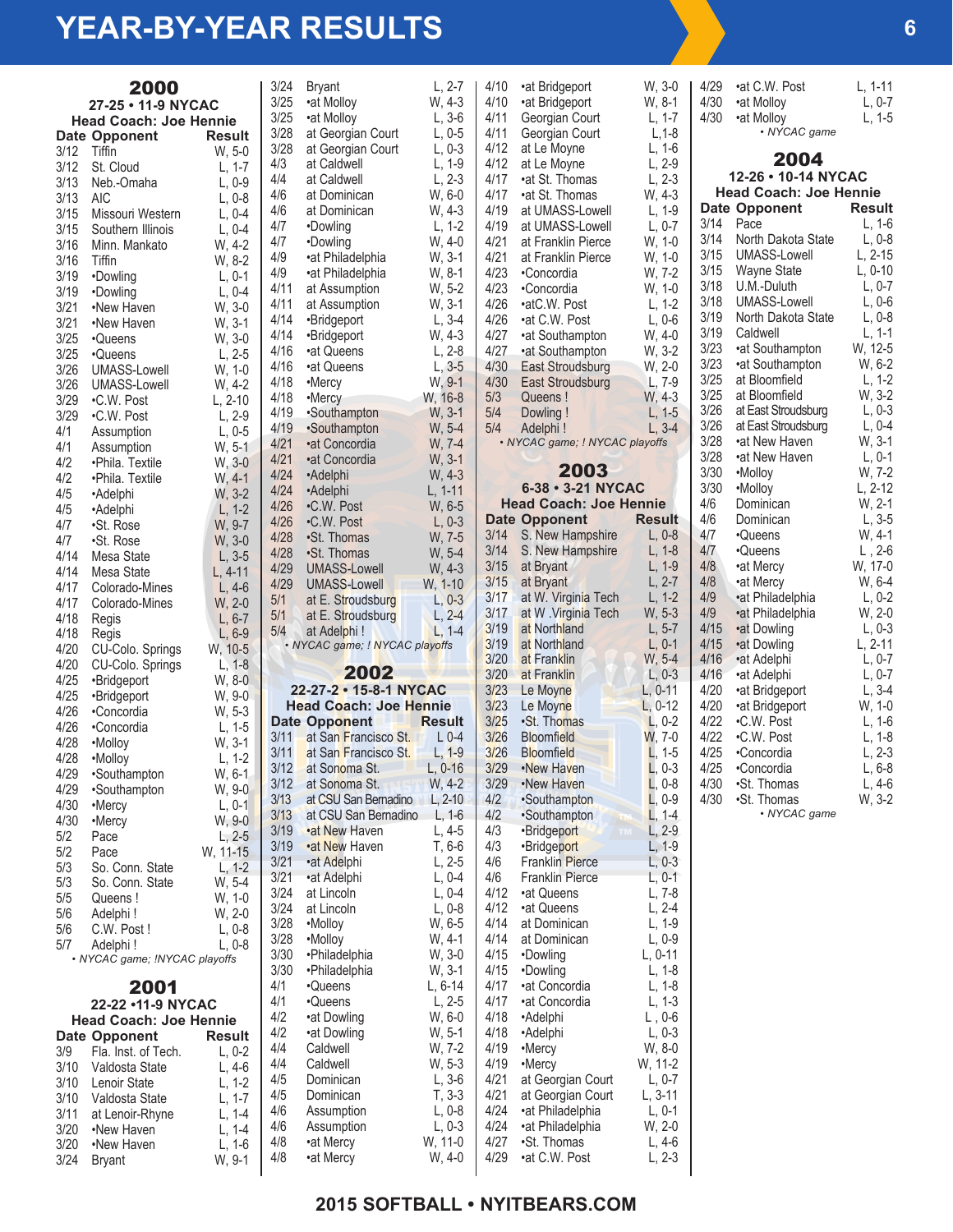|              |                                    |                      | 4/5          | at Blc                 |
|--------------|------------------------------------|----------------------|--------------|------------------------|
|              | 2005<br>12-26 · 10-14 NYCAC        |                      | 4/8          | at Fra                 |
|              | <b>Head Coach: Joe Hennie</b>      |                      | 4/8          | at Fra                 |
| Date         | <b>Opponent</b>                    | <b>Result</b>        | 4/9          | at As:                 |
| 3/22         | School of Mines                    | $L, 0-5$             | 4/9          | at As:                 |
| 3/22         | Georgian Court                     | $L, 1-3$             | 4/11         | •Quee                  |
| 3/24         | School of Mines                    | $L, 3-4$             | 4/11<br>4/13 | •Quee<br>at East       |
| 3/24         | School of Mines                    | $L, 2-10$            | 4/13         | at Eas                 |
| 3/25<br>3/25 | Georgian Court<br>Georgian Court   | $L, 5-7$<br>$L, 1-8$ | 4/14         | <b>eat Bric</b>        |
| 3/30         | East Stroudsburg                   | L, 1-6               | 4/18         | •at N∈                 |
| 3/30         | East Stroudsburg                   | $L, 5-12$            | 4/18         | •at Ne                 |
| 3/31         | •at Southampton                    | W, 10-1              | 4/20         | at Ge                  |
| 3/31         | •at Southampton                    | W, 6-2               | 4/20         | at Ge                  |
| 4/5          | •Mercy                             | W, 15-0              | 4/25         | •Cond                  |
| 4/5          | •Mercy                             | W, 2-0               | 4/25         | •Cond                  |
| 4/6          | •Dowling                           | L, 0-6               | 4/29<br>4/29 | $\cdot$ at S<br>•at ST |
| 4/6          | •Dowling                           | $L, 3-7$             | 4/27         | •at Do                 |
| 4/9<br>4/9   | Wilmington                         | $L, 1-2$             | 4/27         | •at Do                 |
| 4/11         | Wilmington<br>Georgian Court       | W, 5-4<br>W, 8-4     |              |                        |
| 4/11         | Georgian Court                     | L, 0-5               |              |                        |
| 4/12         | •at Concordia                      | W, 2-0               |              | $20 -$                 |
| 4/12         | •at Concordia                      | W, 8-0               |              | Head                   |
| 4/14         | •at C.W. Post                      | $L, 0-5$             |              | C                      |
| 4/14         | •at C.W. Post                      | $L, 1-3$             | <b>Date</b>  | Opp                    |
| 4/15         | at Queens                          | $L, 0-5$             | 3/17         | Hillsd                 |
| 4/15         | at Queens                          | W, 5-1               | 3/19         | Frank                  |
| 4/16         | •Adelphi                           | $L, 1-2$             | 3/20         | Hillsd                 |
| 4/16         | •Adelphi                           | $L, 0-6$             | 3/20<br>3/21 | Hillsd<br>Frank        |
| 4/17         | $\cdot$ STAC                       | $W, 4-1$             | 3/21         | Hillsd                 |
| 4/17<br>4/21 | ·STAC<br>•New Haven                | W, 9-8<br>$W, 2-0$   | 3/22         | at Fla                 |
| 4/21         | •New Haven                         | $L, 0-5$             | 3/22         | at Fla                 |
| 4/24         | at Felician                        | W, 9-8               | 3/23         | Unior                  |
| 4/22         | at Felician                        | $L, 4-5$             | 3/23         | <b>Bethe</b>           |
| 4/24         | Dominican                          | $L, 2-3$             | 3/31         | Assur                  |
| 4/24         | Dominican                          | $L, 2-3$             | 3/31         | <b>Assur</b>           |
| 4/24         | Dominican                          | $L, 2-4$             | 4/3          | Georg                  |
| 4/29         | Philadelphia                       | $L, 1-2$             | 4/3<br>4/5   | Georg                  |
| 4/29         | Philadelphia                       | $L, 2-6$             | 4/5          | East<br>East           |
| 5/1<br>5/1   | •Bridgeport                        | $L, 2-4$             | 4/7          | ·Bridg                 |
| 5/2          | •Bridgeport<br>•at Molloy          | $L, 2-4$<br>W, 3-0   | 4/7          | ·Bridg                 |
| 5/2          | •at Molloy                         | W, 7-5               | 4/9          | •at M                  |
| 5/4          | vs. Bloomfield                     | W, 1-0               | 4/9          | •at M                  |
| 5/4          | vs. Bloomfield                     | W, 3-0               | 4/10         | ·STA                   |
| 5/6          | vs. New Haven!                     | $L, 1-3$             | 4/10         | ·STA                   |
| 5/7          | vs. New Haven!                     | $L, 0-3$             | 4/13         | •Adel                  |
|              | •NYCAC game; ! NYCAC playoffs      |                      | 4/14         | ·Adel                  |
|              | 2006                               |                      | 4/18<br>4/18 | Pace<br>Pace           |
|              | 13-22 · 5-13 NYCAC                 |                      | 4/19         | •at Co                 |
|              | <b>Head Coach: Kristin Bakalar</b> |                      | 4/19         | •at Co                 |
|              | Date Opponent                      | <b>Result</b>        | 4/21         | •Dow                   |
| 3/16         | at Bridgeport                      | $L, 4-5$             | 4/21         | •Dow                   |
| 3/19         | at UPR                             | W, 6-0               | 4/23         | •at Qu                 |
| 3/19         | at UPR                             | W, 3-1               | 4/23         | •at Qı                 |
| 3/20         | at UPR Cayey                       | W, 11-3              | 4/24         | •New                   |
| 3/20         | at UPR Cayey                       | W, 13-2              | 4/24         | •New                   |
| 3/23         | at UPR Rio Piedra                  | $L, 5-8$             | 4/25         | •at C.                 |
| 3/28<br>3/28 | at UPR Rio Piedra                  | W, 16-5              | 4/25<br>4/28 | •at C.<br>•Merc        |
| 3/28         | •Molloy<br>•Molloy                 | W, 4-2<br>W, 4-3     | 4/28         | •Merc                  |
| 3/31         | Dominican                          | $L, 3-5$             | 5/4          | Quee                   |
| 3/31         | Dominican                          | W, 4-1               | 5/5          | Dowli                  |
| 4/1          | •at Adelphi                        | L, 5-8               |              | ECC                    |
| 4/1          | •at Adelphi                        | L, 0-18              |              |                        |
| 4/4          | •vs C.W. Post                      | $L, 2-4$             |              |                        |
| 4/4          | •vs C.W. Post                      | $L, 3-8$             |              |                        |

| 4/5<br>4/8<br>4/8<br>4/9<br>4/9<br>4/11<br>4/11<br>4/13<br>4/13<br>4/14<br>4/18<br>4/18<br>4/20<br>4/20<br>4/25<br>4/25<br>4/29<br>4/29<br>4/27<br>4/27 | at Bloomfield<br>at Franklin<br>at Franklin<br>at Assumption<br>at Assumption<br>•Queens<br>•Queens<br>at East Stroudsburg<br>at East Stroudsburg<br>•at Bridgeport<br>•at New Haven<br>•at New Haven<br>at Georgian Court<br>at Georgian Court<br>•Concordia<br>•Concordia<br>•at STAC<br>•at STAC<br>•at Dowling<br>•at Dowling | W, 8-1<br>L, 1-3<br>W, 7-0<br>L, 0-8<br>L, 0-4<br>$L, 3-8$<br>L, 3-7<br>L, 24<br>L, 6-12<br>L, 5-11<br>$L, 0-7$<br>L, 0-2<br>$L, 0-2$<br>$L, 4-11$<br>W, 2-1<br>W, 3-2<br>L, 1-2<br>$L, 0-7$<br>$L, 4-13$<br>$W, 3-1$ |
|---------------------------------------------------------------------------------------------------------------------------------------------------------|-----------------------------------------------------------------------------------------------------------------------------------------------------------------------------------------------------------------------------------------------------------------------------------------------------------------------------------|-----------------------------------------------------------------------------------------------------------------------------------------------------------------------------------------------------------------------|
|                                                                                                                                                         | 2007<br>20-20 · 11-9 ECC                                                                                                                                                                                                                                                                                                          |                                                                                                                                                                                                                       |
|                                                                                                                                                         | <b>Head Coach: Steve</b><br><b>Christianson</b>                                                                                                                                                                                                                                                                                   |                                                                                                                                                                                                                       |
| Date                                                                                                                                                    | <b>Opponent</b>                                                                                                                                                                                                                                                                                                                   | <b>Result</b>                                                                                                                                                                                                         |
| 3/17<br>3/19                                                                                                                                            | Hillsdale<br><b>Franklin Pierce</b>                                                                                                                                                                                                                                                                                               | W, 13-5<br>W, 4-2                                                                                                                                                                                                     |
| 3/20                                                                                                                                                    | <b>Hillsdale</b>                                                                                                                                                                                                                                                                                                                  | $L, 3-8$                                                                                                                                                                                                              |
| 3/20                                                                                                                                                    | <b>Hillsdale</b>                                                                                                                                                                                                                                                                                                                  | $L, 2-6$                                                                                                                                                                                                              |
| 3/21<br>3/21                                                                                                                                            | <b>Franklin Pierce</b><br><b>Hillsdale</b>                                                                                                                                                                                                                                                                                        | W, 11-3<br>L, 2-4                                                                                                                                                                                                     |
| 3/22                                                                                                                                                    | at Fla. Gulf Coast                                                                                                                                                                                                                                                                                                                | $L, 1-9$                                                                                                                                                                                                              |
| 3/22                                                                                                                                                    | at Fla. Gulf Coast                                                                                                                                                                                                                                                                                                                | L, 1-6                                                                                                                                                                                                                |
| 3/23<br>3/23                                                                                                                                            | Union<br><b>Bethel</b>                                                                                                                                                                                                                                                                                                            | W, 9-8<br>W, 1-0                                                                                                                                                                                                      |
| 3/31                                                                                                                                                    | Assumption                                                                                                                                                                                                                                                                                                                        | W, 7-0<br>W, 2-0                                                                                                                                                                                                      |
| 3/31                                                                                                                                                    | <b>Assumption</b>                                                                                                                                                                                                                                                                                                                 | $L, 3-5$                                                                                                                                                                                                              |
| 4/3<br>4/3                                                                                                                                              | <b>Georgian Court</b><br>Georgian Court                                                                                                                                                                                                                                                                                           | W, 4-1                                                                                                                                                                                                                |
| 4/5                                                                                                                                                     | East Stroudsburg                                                                                                                                                                                                                                                                                                                  | $L, 5-13$                                                                                                                                                                                                             |
| 4/5                                                                                                                                                     | East Stroudsburg                                                                                                                                                                                                                                                                                                                  | $L, 5-15$                                                                                                                                                                                                             |
| 4/7<br>4/7                                                                                                                                              | ·Bridgeport<br>•Bridgeport                                                                                                                                                                                                                                                                                                        | W, 6-5<br>W, 7-0                                                                                                                                                                                                      |
| 4/9                                                                                                                                                     | •at Molloy                                                                                                                                                                                                                                                                                                                        | $L, 8-9$                                                                                                                                                                                                              |
| 4/9                                                                                                                                                     | •at Molloy                                                                                                                                                                                                                                                                                                                        | W, 8-7<br>$W, 4-1$                                                                                                                                                                                                    |
| 4/10<br>4/10                                                                                                                                            | ·STAC<br>·STAC                                                                                                                                                                                                                                                                                                                    | W, 5-0                                                                                                                                                                                                                |
| 4/13                                                                                                                                                    | •Adelphi                                                                                                                                                                                                                                                                                                                          | L, 0-14                                                                                                                                                                                                               |
| 4/14                                                                                                                                                    | •Adelphi                                                                                                                                                                                                                                                                                                                          | L, 1-13                                                                                                                                                                                                               |
| 4/18<br>4/18                                                                                                                                            | Pace<br>Pace                                                                                                                                                                                                                                                                                                                      | $L, 1-2$<br>W, 9-2                                                                                                                                                                                                    |
| 4/19                                                                                                                                                    | •at Concordia                                                                                                                                                                                                                                                                                                                     | W, 4-1                                                                                                                                                                                                                |
| 4/19                                                                                                                                                    | •at Concordia                                                                                                                                                                                                                                                                                                                     | W, 8-0                                                                                                                                                                                                                |
| 4/21<br>4/21                                                                                                                                            | •Dowling<br>•Dowling                                                                                                                                                                                                                                                                                                              | L, 0-8<br>$L, 0-2$                                                                                                                                                                                                    |
| 4/23                                                                                                                                                    | •at Queens                                                                                                                                                                                                                                                                                                                        | $L, 4-5$                                                                                                                                                                                                              |
| 4/23                                                                                                                                                    | •at Queens                                                                                                                                                                                                                                                                                                                        | W, 6-2                                                                                                                                                                                                                |
| 4/24<br>4/24                                                                                                                                            | •New Haven<br>•New Haven                                                                                                                                                                                                                                                                                                          | L, 4-7<br>$L, 2-4$                                                                                                                                                                                                    |
| 4/25                                                                                                                                                    | •at C.W. Post                                                                                                                                                                                                                                                                                                                     | W, 7-3                                                                                                                                                                                                                |
| 4/25                                                                                                                                                    | •at C.W. Post                                                                                                                                                                                                                                                                                                                     | $L, 1-9$                                                                                                                                                                                                              |
| 4/28<br>4/28                                                                                                                                            | •Mercy<br>•Mercy                                                                                                                                                                                                                                                                                                                  | W, 14-1<br>W, 9-1                                                                                                                                                                                                     |
| 5/4                                                                                                                                                     | Queens!                                                                                                                                                                                                                                                                                                                           | L, 3-4                                                                                                                                                                                                                |
| 5/5                                                                                                                                                     | Dowling !                                                                                                                                                                                                                                                                                                                         | $L, 2-7$                                                                                                                                                                                                              |
|                                                                                                                                                         | · ECC game; ! ECC playoffs                                                                                                                                                                                                                                                                                                        |                                                                                                                                                                                                                       |
|                                                                                                                                                         | 2008                                                                                                                                                                                                                                                                                                                              |                                                                                                                                                                                                                       |

| 3/1<br>3/1<br>3/2<br>3/2<br>3/3<br>3/3<br>3/4<br>3/4<br>3/5<br>3/5<br>3/7<br>3/7<br>3/12<br>3/12<br>3/25<br>3/25<br>3/29<br>3/29<br>3/30<br>3/30<br>4/3<br>4/3<br>4/5<br>4/5<br>4/5<br>4/8<br>4/8<br>4/9<br>4/9<br>4/12<br>4/12<br>4/13<br>4/13<br>4/15<br>4/15<br>4/19<br>4/19<br>4/22<br>4/22<br>4/25<br>4/25 | 29-18 • 11-9 ECC<br><b>Head Coach: Steve</b><br><b>Christianson</b><br><b>First NCAA Appearance</b><br>Date Opponent<br>Alma<br>Siena Heights<br>Siena Heights<br>St. Cloud State<br>Wayne State<br>at St. Anselm<br>Bloomfield<br>at Univ. of Sciences<br>at Univ. of Sciences<br>St. Cloud State<br><b>Chestnut Hill</b><br><b>Chestnut Hill</b><br>at Felician<br>at Felician<br>•Queens<br>•Queens<br>•at Adelphi<br>•at Adelphi<br>•at New Haven<br>•at New Haven<br>at Caldwell<br>at Caldwell<br>at Georgian Court<br>•at Dowling<br><b>UMASS-Lowell</b><br>•Concordia<br>•Concordia<br>•at Pace<br>•at Pace<br>•C.W. Post<br>•C.W. Post<br>•at Dowling<br>•at Dowling<br>•at STAC<br>•at STAC<br>at Assumption<br>at Assumption<br>•Molloy<br>•Molloy<br>•at Bridgeport<br>•at Bridgeport | <b>Result</b><br>W, 5-4<br>W, 5-3<br>W, 10-1<br>$L, 2-7$<br>$L, 0-1$<br>W, 10-3<br>W, 9-3<br>W, 6-1<br>W, 6-2<br>W, 10-2<br>W, 8-0<br>W, 10-1<br>W, 5-2<br>W, 2-0<br>W, 1-0<br>$L, 1-5$<br>$L, 1-3$<br>W, 4-3<br>W, 5-3<br>$L, 2-5$<br>W, 3-1<br>$L, 7-9$<br>W, 7-4<br>L, 12-13<br>W, 6-4<br>$W, 4-1$<br>$L, 4-7$<br>W, 5-0<br>$L, 1-4$<br>$L, 0-1$<br>$L, 0-8$<br>$L, 6-7$<br>W, 3-1<br>$L, 1-5$<br>W, 3-2<br>$W, 5-1$<br>W, 10-1<br>$W, 1-0$<br>$W, 3-0$<br>$L, 0-2$<br>$W, 5-3$ | 3/1<br>3/2<br>3/2<br>3/3<br>3/3<br>3/13<br>3/13<br>3/17<br>3/17<br>3/21<br>3/21<br>3/22<br>3/22<br>3/24<br>3/24<br>3/25<br>3/25<br>3/27<br>3/27<br>3/28<br>3/28<br>3/31<br>4/1<br>4/2<br>4/4<br>4/4<br>4/5<br>4/5<br>4/8<br>4/8<br>4/13<br>4/13<br>4/14<br>4/14<br>4/15<br>4/15<br>4/16<br>4/16<br>4/21<br>4/21<br>4/23<br>4/23<br>4/25<br>4/25<br>4/27<br>4/27 | Shippensburg<br>Urbana<br>Gannon<br>Northwood<br>Mount Olive<br>Chestnut Hill<br>Chestnut Hill<br>•Mercy<br>•Mercy<br>Le Moyne<br>Le Moyne<br>Assumption<br>Assumption<br>•Queens<br>•at Queens<br>Pace<br>Pace<br>Dominican<br>Dominican<br><b>Franklin Pierce</b><br><b>Franklin Pierce</b><br>•Bridgeport<br>So. Conn. State<br>Caldwell<br>•Bridgeport<br>Dominican<br>•Dowling<br>•Bridgeport<br>Felician<br>Felician<br>Bloomfield<br><b>Bloomfield</b><br>•STAC<br><b>STAC</b><br><b>Nyack</b><br><b>Nyack</b><br>Concordia<br>Concordia<br>•Molloy<br>•Molloy<br>•Dowling<br>•Dowling<br>•C.W. Post<br>•C.W. Post<br>•Adelphi<br>•Adelphi | $L, 3-13$<br>W, 12-8<br>W, 3-2<br>$L, 3-7$<br>$L, 2-7$<br>W, 14-1<br>W, 15-1<br>W, 8-3<br>W, 13-4<br>W, 2-1<br>$L, 5-2$<br>W, 3-1<br>$L, 5-3$<br>W, 8-6<br>W, 7-5<br>W, 6-0<br>W, 4-0<br>$L, 8-7$<br>$L, 5-3$<br>W, 8-0<br>W, 8-0<br>W, 6-5<br>W, 10-0<br>W, 4-1<br>W, 3-0<br>W, 10-1<br>$L, 4-2$<br>$L, 6-4$<br>W, 4-0<br>W, 8-3<br>$L, 1-5$<br>W, 8-0<br>W, 6-2<br>W, 9-4<br>W, 5-0<br>W, 15-0<br>W, 6-4<br>W, 9-1<br>W, 9-6<br>$L, 3-7$<br>$L, 1-9$<br>$L, 4-5$<br>W, 5-1<br>$L, 4-7$<br>$L, 3-4$<br>$L, 2-11$ |
|-----------------------------------------------------------------------------------------------------------------------------------------------------------------------------------------------------------------------------------------------------------------------------------------------------------------|---------------------------------------------------------------------------------------------------------------------------------------------------------------------------------------------------------------------------------------------------------------------------------------------------------------------------------------------------------------------------------------------------------------------------------------------------------------------------------------------------------------------------------------------------------------------------------------------------------------------------------------------------------------------------------------------------------------------------------------------------------------------------------------------------|------------------------------------------------------------------------------------------------------------------------------------------------------------------------------------------------------------------------------------------------------------------------------------------------------------------------------------------------------------------------------------------------------------------------------------------------------------------------------------|-----------------------------------------------------------------------------------------------------------------------------------------------------------------------------------------------------------------------------------------------------------------------------------------------------------------------------------------------------------------|---------------------------------------------------------------------------------------------------------------------------------------------------------------------------------------------------------------------------------------------------------------------------------------------------------------------------------------------------------------------------------------------------------------------------------------------------------------------------------------------------------------------------------------------------------------------------------------------------------------------------------------------------|-------------------------------------------------------------------------------------------------------------------------------------------------------------------------------------------------------------------------------------------------------------------------------------------------------------------------------------------------------------------------------------------------------------------------------------------------------------------------------------------------------------------|
| 4/26<br>4/26<br>4/30<br>5/1<br>5/7<br>5/8                                                                                                                                                                                                                                                                       | •Mercy College<br>•Mercy College<br>•Bridgeport<br>at Adelphi!<br>LeMoyne#<br>Adelphi#                                                                                                                                                                                                                                                                                                                                                                                                                                                                                                                                                                                                                                                                                                            | $W, 2-1$<br>W, 9-0<br>$L, 0-1$<br>$L, 2-6$<br>$L, 2-3$<br>L, 10-13                                                                                                                                                                                                                                                                                                                                                                                                                 | 4/29<br>5/1<br>5/2<br>5/3                                                                                                                                                                                                                                                                                                                                       | •Molloy<br>Dowling !<br>C.W. Post!<br>Dowling !<br>· ECC game; ! ECC playoffs                                                                                                                                                                                                                                                                                                                                                                                                                                                                                                                                                                     | W, 5-0<br>W, 4-3<br>$L, 1-9$<br>W, 3-22                                                                                                                                                                                                                                                                                                                                                                                                                                                                           |
| 2/13<br>2/13<br>2/14<br>2/14<br>2/15<br>2/15<br>2/27<br>2/27<br>2/28<br>2/28<br>3/1                                                                                                                                                                                                                             | • ECC game; ! ECC playoffs;<br># NCAA Northeast Regional<br>2009<br>37-24-1 • 11-7 ECC<br><b>Head Coach: Steve</b><br><b>Christianson</b><br>Date Opponent<br>St. Cloud State<br>St. Cloud State<br>Concordia (Minn.)<br>U. of Mary-Bismarck<br>Lewis<br>Mary-Bismarck<br>Lewis<br>at Lewis<br>Kutztown<br>Edinboro<br>Clarion                                                                                                                                                                                                                                                                                                                                                                                                                                                                    | <b>Result</b><br>W, 8-6<br>W, 4-2<br>$L, 3-4$<br>$L, 6-7$<br>$L, 0-8$<br>W, 3-2<br>$L, 2-4$<br>$L, 1-2$<br>W, 5-2<br>$L, 0-4$<br>W, 9-0                                                                                                                                                                                                                                                                                                                                            |                                                                                                                                                                                                                                                                                                                                                                 |                                                                                                                                                                                                                                                                                                                                                                                                                                                                                                                                                                                                                                                   |                                                                                                                                                                                                                                                                                                                                                                                                                                                                                                                   |

#### **2015 SOFTBALL • NYITBEARS.COM**